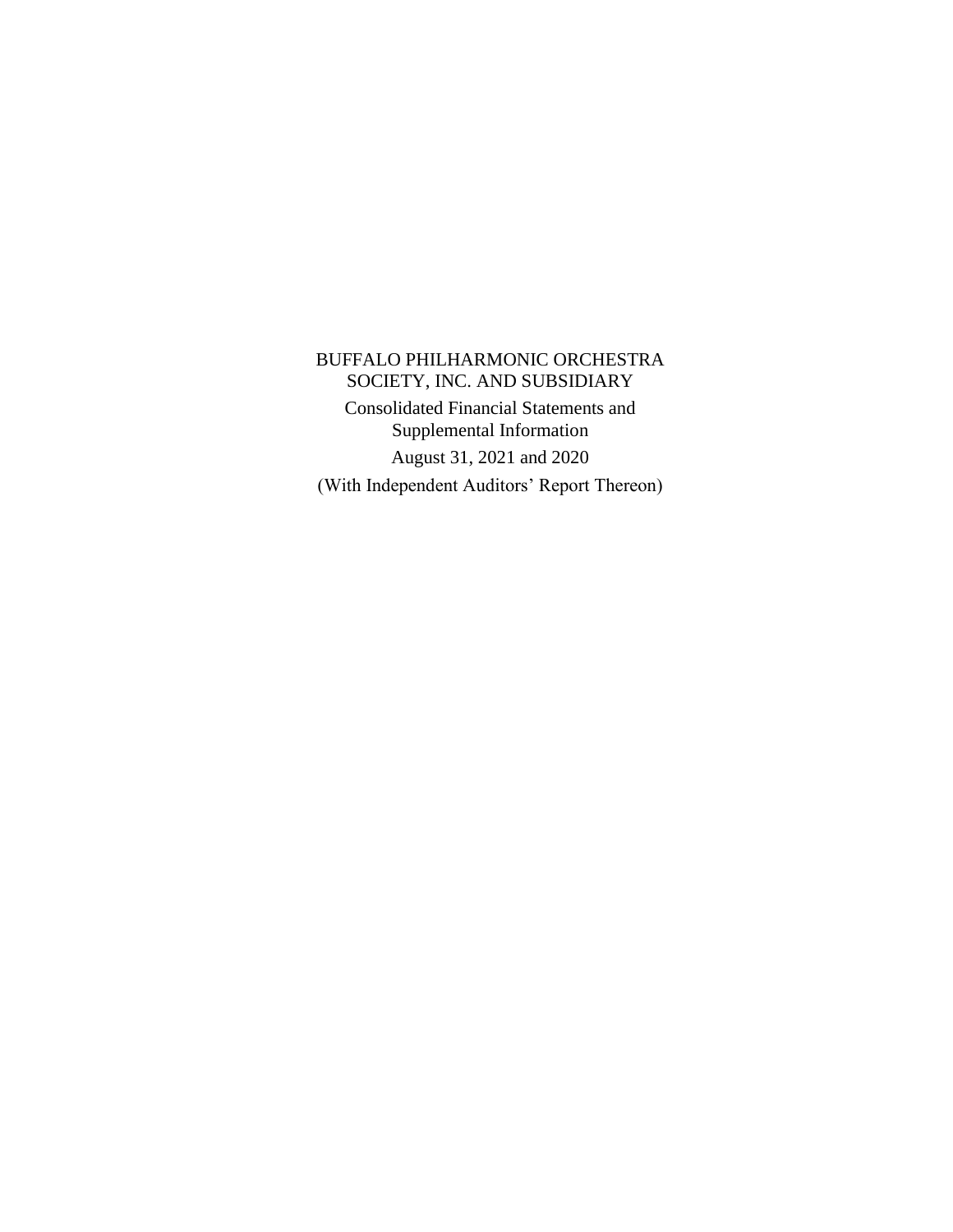# BUFFALO PHILHARMONIC ORCHESTRA SOCIETY, INC. AND SUBSIDIARY

Table of Contents

|                                                                                      | Page           |
|--------------------------------------------------------------------------------------|----------------|
| <b>Independent Auditors' Report</b>                                                  | $1 - 2$        |
| <b>Financial Statements:</b><br><b>Consolidated Statements of Financial Position</b> | 3              |
| <b>Consolidated Statements of Activities</b>                                         | $\overline{4}$ |
| <b>Consolidated Statements of Functional Expenses</b>                                | $5 - 6$        |
| <b>Consolidated Statements of Cash Flows</b>                                         | 7              |
| <b>Notes to Consolidated Financial Statements</b>                                    | $8 - 18$       |
| Schedules:<br>Schedule 1 - Consolidating Statement of Financial Position             | 19             |
| Schedule 2 - Consolidating Statement of Activities                                   | 20             |

\* \* \* \* \*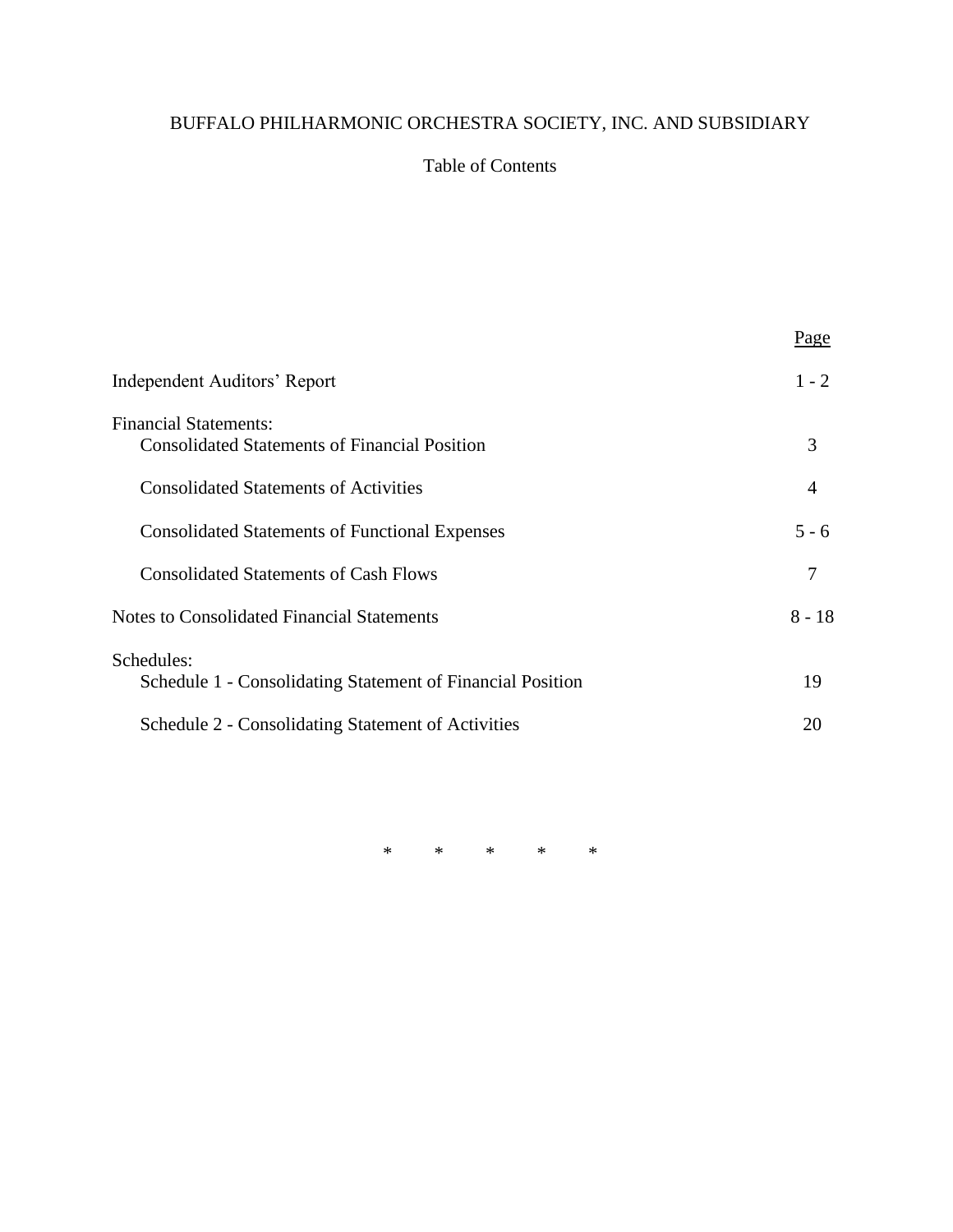

6390 Main Street, Suite 200 Williamsville, NY 14221

### INDEPENDENT AUDITORS' REPORT

P 716.634.0700 TF 800.546.7556 F 716.634.0764 W EFPRgroup.com

The Board of Trustees Buffalo Philharmonic Orchestra Society, Inc. and Subsidiary:

#### Report on the Consolidated Financial Statements

We have audited the accompanying consolidated financial statements of the Buffalo Philharmonic Orchestra Society, Inc. and Subsidiary (the BPO) (a nonprofit organization), which comprise the consolidated statements of financial position as of August 31, 2021 and 2020, and the related consolidated statements of activities, functional expenses and cash flows for the years then ended, and the related notes to consolidated financial statements.

#### Management's Responsibility for the Consolidated Financial Statements

Management is responsible for the preparation and fair presentation of these consolidated financial statements in accordance with accounting principles generally accepted in the United States of America; this includes the design, implementation, and maintenance of internal control relevant to the preparation and fair presentation of consolidated financial statements that are free from material misstatement, whether due to fraud or error.

#### Auditor's Responsibility

Our responsibility is to express an opinion on these consolidated financial statements based on our audits. We conducted our audits in accordance with auditing standards generally accepted in the United States of America. Those standards require that we plan and perform the audit to obtain reasonable assurance about whether the consolidated financial statements are free from material misstatement.

An audit involves performing procedures to obtain audit evidence about the amounts and disclosures in the consolidated financial statements. The procedures selected depend on the auditor's judgment, including the assessment of the risks of material misstatement of the consolidated financial statements, whether due to fraud or error. In making those risk assessments, the auditor considers internal control relevant to the BPO's preparation and fair presentation of the consolidated financial statements in order to design audit procedures that are appropriate in the circumstances, but not for the purpose of expressing an opinion on the effectiveness of the BPO's internal control. Accordingly, we express no such opinion. An audit also includes evaluating the appropriateness of accounting policies used and the reasonableness of significant accounting estimates made by management, as well as evaluating the overall presentation of the consolidated financial statements.

We believe that the audit evidence we have obtained is sufficient and appropriate to provide a basis for our audit opinion.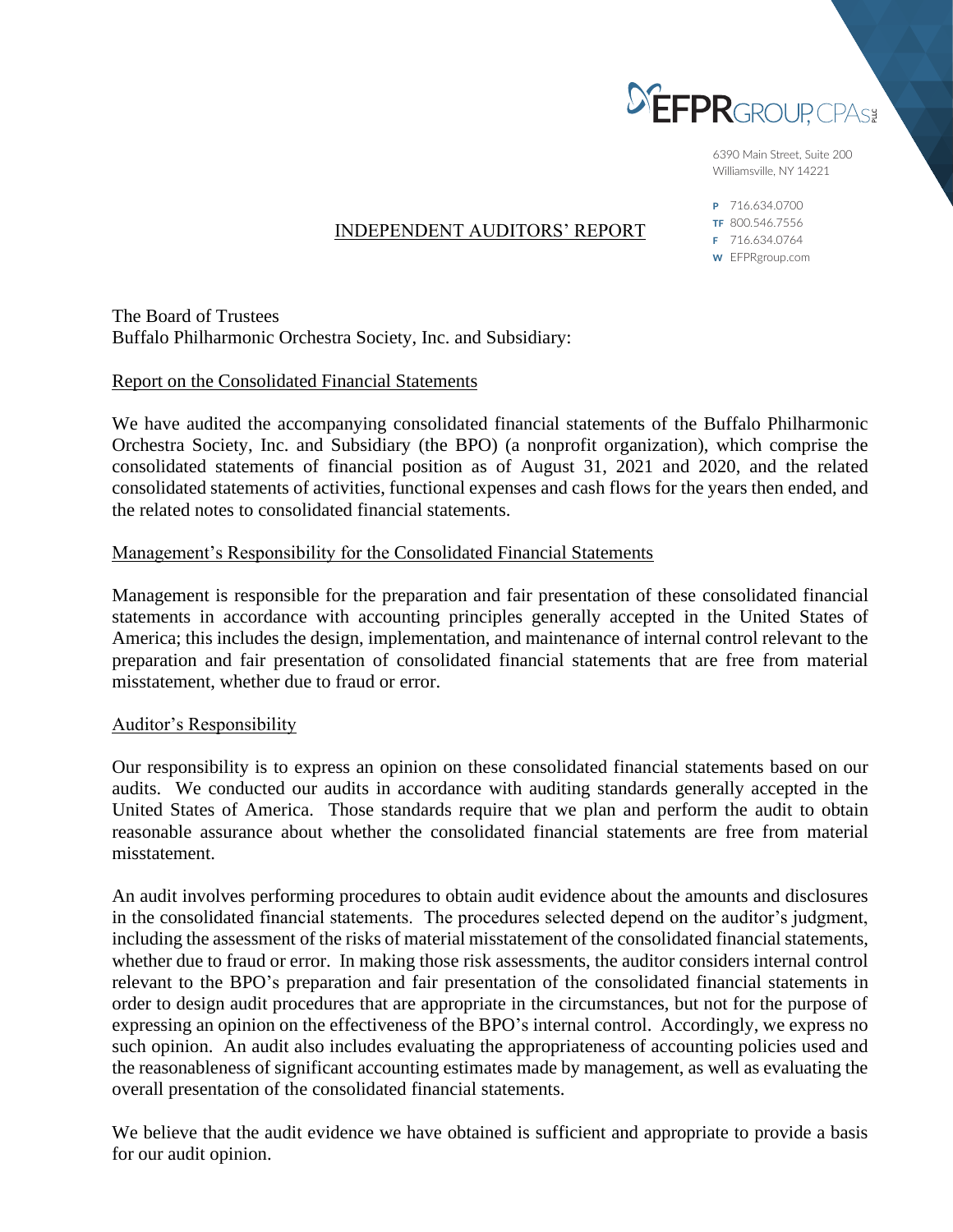#### **Opinion**

In our opinion, the consolidated financial statements referred to above present fairly, in all material respects, the financial position of the Buffalo Philharmonic Orchestra Society, Inc. and Subsidiary as of August 31, 2021 and 2020, and the changes in their net assets and their cash flows for the years then ended, in accordance with accounting principles generally accepted in the United States of America.

#### Other Matters

#### Other Information

Our audit was conducted for the purpose of forming an opinion on the consolidated financial statements as a whole. The accompanying supplemental information included in Schedules 1 and 2 is presented for purposes of additional analysis and is not a required part of the consolidated financial statements. Such information is the responsibility of management and was derived from and relates directly to the underlying accounting and other records used to prepare the consolidated financial statements. The information has been subjected to the auditing procedures applied in the audit of the consolidated financial statements and certain additional procedures, including comparing and reconciling such information directly to the underlying accounting and other records used to prepare the consolidated financial statements or to the consolidated financial statements themselves, and other additional procedures in accordance with auditing standards generally accepted in the United States of America. In our opinion, the information is fairly stated, in all material respects, in relation to the consolidated financial statements as a whole.

EFPR Group, CPAS, PLLC

Williamsville, New York January 20, 2022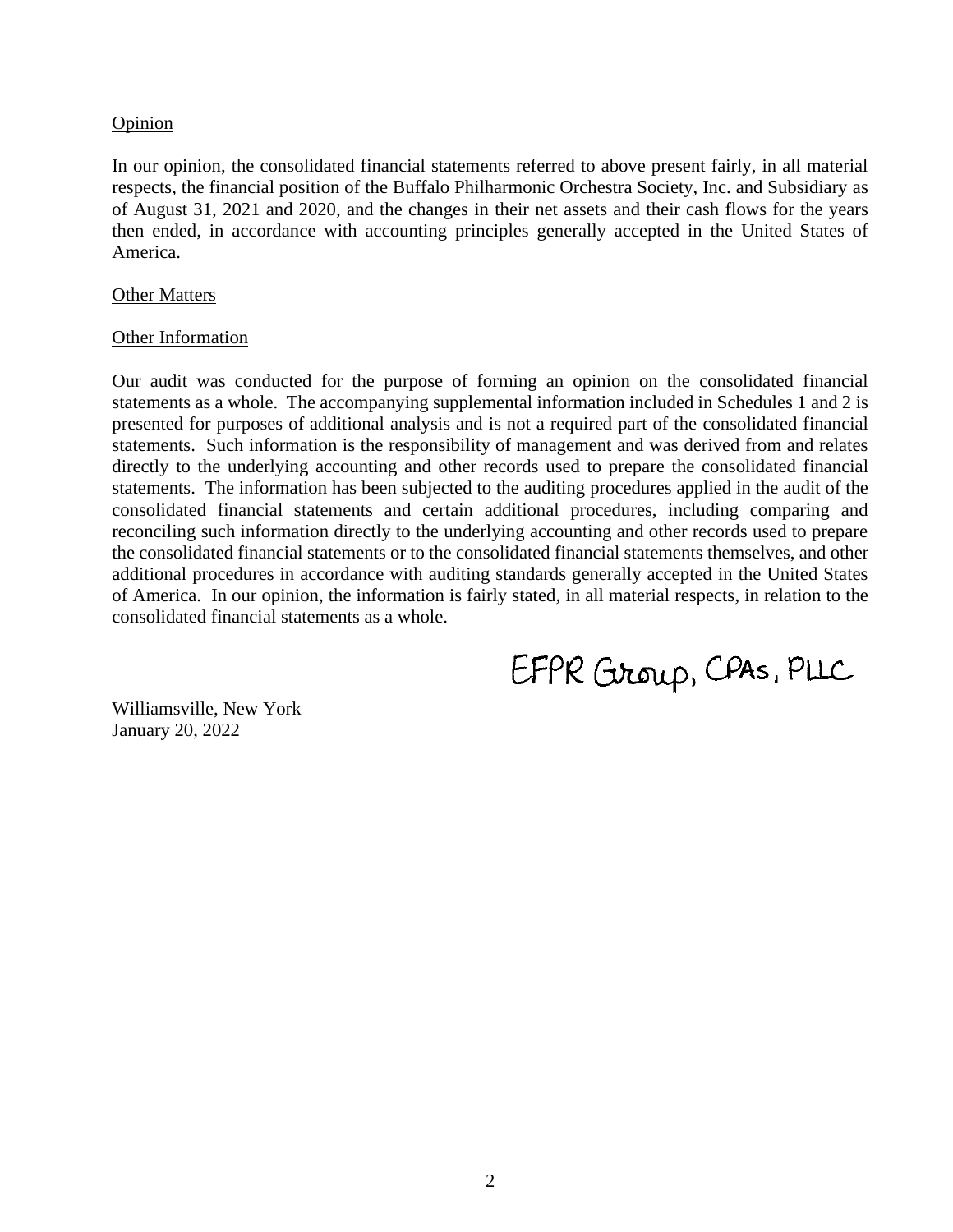# BUFFALO PHILHARMONIC ORCHESTRA SOCIETY, INC. AND SUBSIDIARY Consolidated Statements of Financial Position August 31, 2021 and 2020

| Assets                                                 | 2021                       | 2020       |
|--------------------------------------------------------|----------------------------|------------|
| Current assets:                                        |                            |            |
| Cash and equivalents                                   | $\mathsf{\$}$<br>3,455,854 | 1,197,769  |
| Investments                                            | 667,929                    | 628,545    |
| Pledges receivable                                     | 150,000                    | 150,198    |
| Grants and other receivables                           | 1,692,544                  | 206,213    |
| Prepaid expenses and other current assets              | 218,609                    | 276,987    |
| Total current assets                                   | 6,184,936                  | 2,459,712  |
| Property and equipment, at cost                        | 3,753,276                  | 3,704,615  |
| Less accumulated depreciation                          | (1,098,241)                | (978, 651) |
| Net property and equipment                             | 2,655,035                  | 2,725,964  |
| Noncurrent portion of pledges receivable, net          | 107,069                    | 182,460    |
| Assets held in trust                                   | 43,783,957                 | 36,119,914 |
| <b>Total assets</b>                                    | 52,730,997<br>\$           | 41,488,050 |
| <b>Liabilities and Net Assets</b>                      |                            |            |
| <b>Current liabilities:</b>                            |                            |            |
| Accounts payable                                       | 253,410                    | 157,218    |
| Accrued expenses                                       | 322,781                    | 354,655    |
| Due to Buffalo Philharmonic Orchestra Foundation, Inc. | 656,945                    | 58,025     |
| Funds held on behalf of others                         | 777,362                    | 225,771    |
| Deferred revenue                                       | 2,107,021                  | 1,565,422  |
| Total current liabilities                              | 4,117,519                  | 2,361,091  |
| Net assets:                                            |                            |            |
| Without donor restrictions                             | 3,835,631                  | 2,053,425  |
| With donor restrictions                                | 44,777,847                 | 37,073,534 |
| Total net assets                                       | 48,613,478                 | 39,126,959 |
| Total liabilities and net assets                       | \$52,730,997               | 41,488,050 |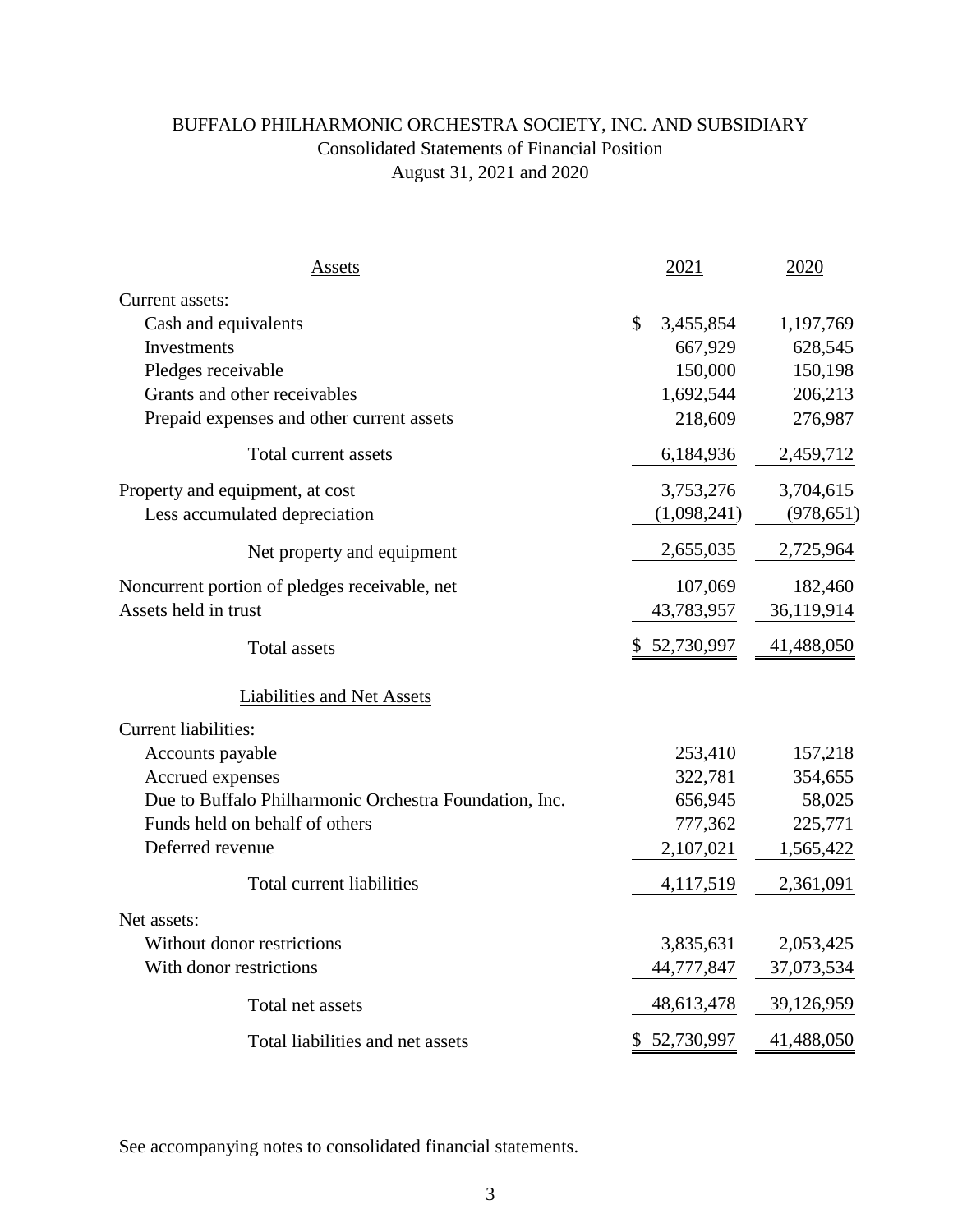### BUFFALO PHILHARMONIC ORCHESTRA SOCIETY, INC. AND SUBSIDIARY Consolidated Statements of Activities Years ended August 31, 2021 and 2020

|                                                   | 2021         |           | 2020         |
|---------------------------------------------------|--------------|-----------|--------------|
| Changes in net assets without donor restrictions: |              |           |              |
| Revenue and other support:                        |              |           |              |
| Concert revenue                                   | \$           | 1,032,415 | 3,135,336    |
| Private support                                   |              | 4,120,119 | 4,477,981    |
| Public support                                    |              | 1,105,360 | 1,152,691    |
| Grant revenue:                                    |              |           |              |
| Paycheck protection program                       |              | 1,649,740 | 1,649,740    |
| Employee retention credit                         |              | 1,582,427 |              |
| Endowment income                                  |              | 2,201,573 | 2,064,119    |
| Other income                                      |              | 83,377    | 473,579      |
| Net assets released from restrictions             |              | 113,500   | 212,115      |
| Total revenue and other support                   | 11,888,511   |           | 13,165,561   |
| Expenses:                                         |              |           |              |
| Program services:                                 |              |           |              |
| Orchestra                                         |              | 5,877,980 | 6,163,067    |
| Artistic                                          |              | 617,858   | 885,173      |
| Production                                        |              | 900,253   | 908,264      |
| Total program services                            |              | 7,396,091 | 7,956,504    |
| Supporting services:                              |              |           |              |
| Marketing                                         |              | 755,605   | 1,117,645    |
| Management and general                            |              | 1,241,570 | 1,314,717    |
| Fundraising                                       |              | 713,039   | 867,977      |
| Total supporting services                         |              | 2,710,214 | 3,300,339    |
| Total expenses                                    | 10,106,305   |           | 11,256,843   |
| Change in net assets without donor restrictions   |              | 1,782,206 | 1,908,718    |
| Changes in net assets with donor restrictions:    |              |           |              |
| Contributions                                     |              | 79,610    | 25,000       |
| Transfers to Buffalo Philharmonic Orchestra       |              |           |              |
| Foundation, Inc. endowment fund                   |              |           | (43,000)     |
| Investment income, net                            |              | 7,738,203 | 3,343,934    |
| Net assets released from restrictions             |              | (113,500) | (212, 115)   |
| Change in net assets with donor restrictions      |              | 7,704,313 | 3,113,819    |
| Change in net assets                              |              | 9,486,519 | 5,022,537    |
| Net assets at beginning of year                   | 39,126,959   |           | 34, 104, 422 |
| Net assets at end of year                         | \$48,613,478 |           | 39,126,959   |
|                                                   |              |           |              |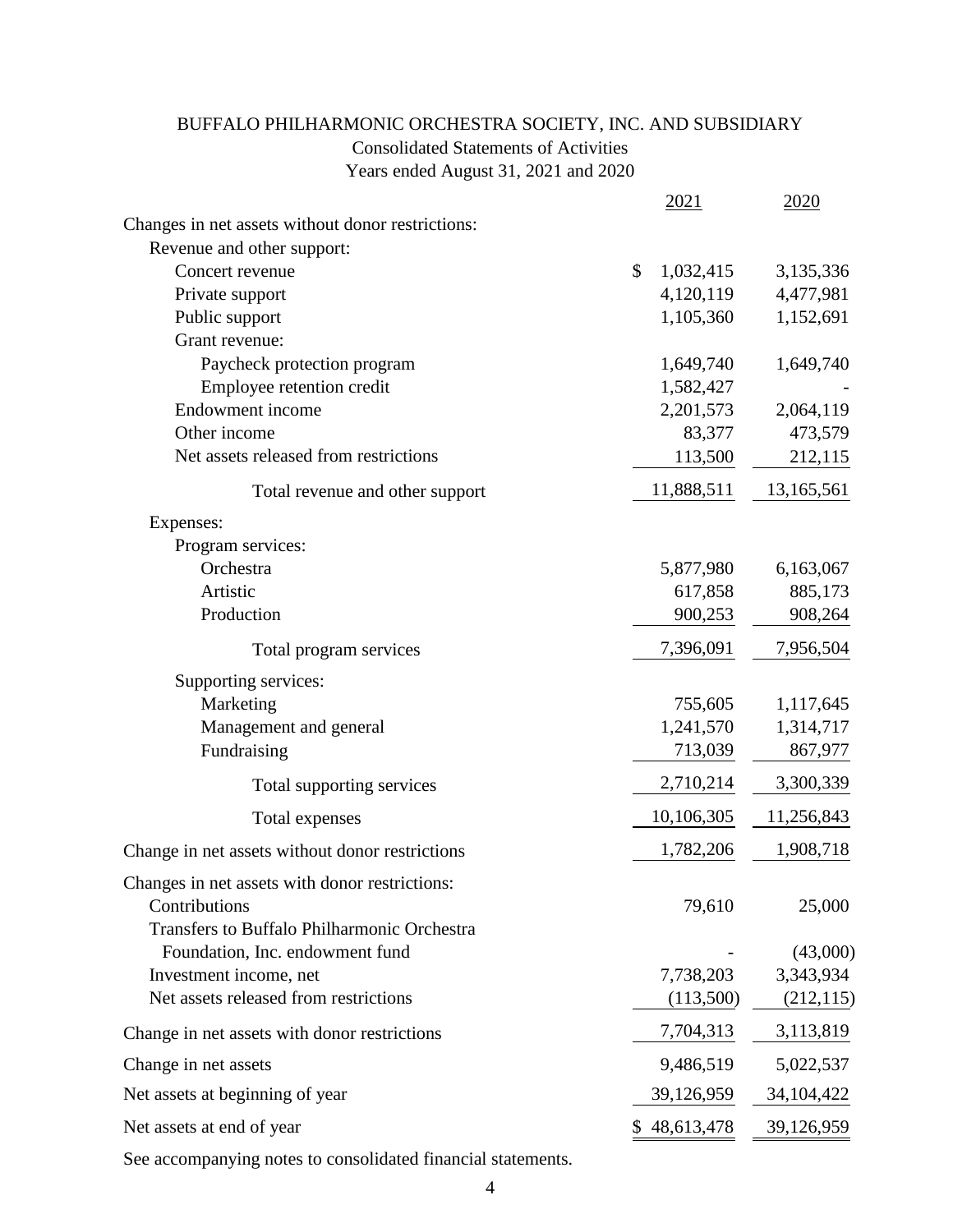#### BUFFALO PHILHARMONIC ORCHESTRA SOCIETY, INC. AND SUBSIDIARY Consolidated Statement of Functional Expenses Year ended August 31, 2021 with comparative totals for 2020

|                                 |             | Program Services |            |           | <b>Supporting Services</b> |            |         |            |            |            |  |
|---------------------------------|-------------|------------------|------------|-----------|----------------------------|------------|---------|------------|------------|------------|--|
|                                 |             |                  |            | Total     |                            | Management |         | Total      |            |            |  |
|                                 |             |                  |            | program   |                            | and        | Fund-   | supporting |            | Total      |  |
|                                 | Orchestra   | <b>Artistic</b>  | Production | services  | Marketing                  | general    | raising | services   | 2021       | 2020       |  |
| Wages                           | \$4,227,178 | 40,916           | 402,022    | 4,670,116 | 319,364                    | 693,709    | 565,002 | 1,578,075  | 6,248,191  | 6,571,647  |  |
| Employee benefits               | 1,221,114   | 8,265            | 60,485     | 1,289,864 | 43,486                     | 70,450     | 34,669  | 148,605    | 1,438,469  | 1,497,552  |  |
| Guest artist/conductor expenses |             | 564,457          |            | 564,457   |                            |            |         |            | 564,457    | 837,288    |  |
| Production expenses             |             |                  | 375,251    | 375,251   |                            |            |         |            | 375,251    | 302,525    |  |
| Payroll taxes                   | 414,629     | 4,220            | 46,642     | 465,491   | 34,896                     | 41,071     | 34,935  | 110,902    | 576,393    | 598,827    |  |
| Advertising                     |             |                  |            |           | 80,421                     |            |         | 80,421     | 80,421     | 254,716    |  |
| Office expenses                 | 5,275       |                  | 8,491      | 13,766    | 5,037                      | 60,226     | 2,920   | 68,183     | 81,949     | 90,325     |  |
| Marketing and promotion         |             |                  |            |           | 59,165                     |            | 22,180  | 81,345     | 81,345     | 111,421    |  |
| Bank service fees               |             |                  |            |           | 62,099                     | 6,158      | 15,186  | 83,443     | 83,443     | 94,660     |  |
| Special events                  |             |                  |            |           |                            |            | 9,245   | 9,245      | 9,245      | 56,301     |  |
| Depreciation                    | 945         |                  | 3,782      | 4,727     | 7,091                      | 104,463    | 3,309   | 114,863    | 119,590    | 113,946    |  |
| Repairs and maintenance         |             |                  |            |           | 24,625                     | 23,868     | 20,625  | 69,118     | 69,118     | 60,482     |  |
| Insurance                       |             |                  |            |           |                            | 40,159     |         | 40,159     | 40,159     | 59,405     |  |
| Consultants                     |             |                  |            |           | 59,598                     |            |         | 59,598     | 59,598     | 98,005     |  |
| Travel                          |             |                  | 3,580      | 3,580     |                            | 1,916      | 47      | 1,963      | 5,543      | 7,383      |  |
| Interest                        |             |                  |            |           |                            | 2,741      |         | 2,741      | 2,741      | 18,520     |  |
| Gift shop inventory             |             |                  |            |           |                            | 6,513      |         | 6,513      | 6,513      | 106,369    |  |
| Pre/post concert expenses       |             |                  |            |           | 135                        |            |         | 135        | 135        | 19,023     |  |
| Professional fees               | 2,922       |                  |            | 2,922     |                            | 9,500      |         | 9,500      | 12,422     | 27,188     |  |
| <b>Building expenses</b>        |             |                  |            |           |                            | 63,251     |         | 63,251     | 63,251     | 104,470    |  |
| Meals and entertainment         | 583         |                  |            | 583       | 184                        | 4,334      | 39      | 4,557      | 5,140      | 6,832      |  |
| Payroll processing fees         |             |                  |            |           |                            | 18,384     | $\sim$  | 18,384     | 18,384     | 17,821     |  |
| Dues and registration fees      |             |                  |            |           |                            | 16,054     | 1,754   | 17,808     | 17,808     | 16,528     |  |
| Bad debt                        |             |                  |            |           |                            |            |         |            |            | 63,442     |  |
| Miscellaneous                   | 5,334       |                  |            | 5,334     | 59,504                     | 78,773     | 3,128   | 141,405    | 146,739    | 122,167    |  |
| Total expenses                  | \$5,877,980 | 617,858          | 900,253    | 7,396,091 | 755,605                    | 1,241,570  | 713,039 | 2,710,214  | 10,106,305 | 11,256,843 |  |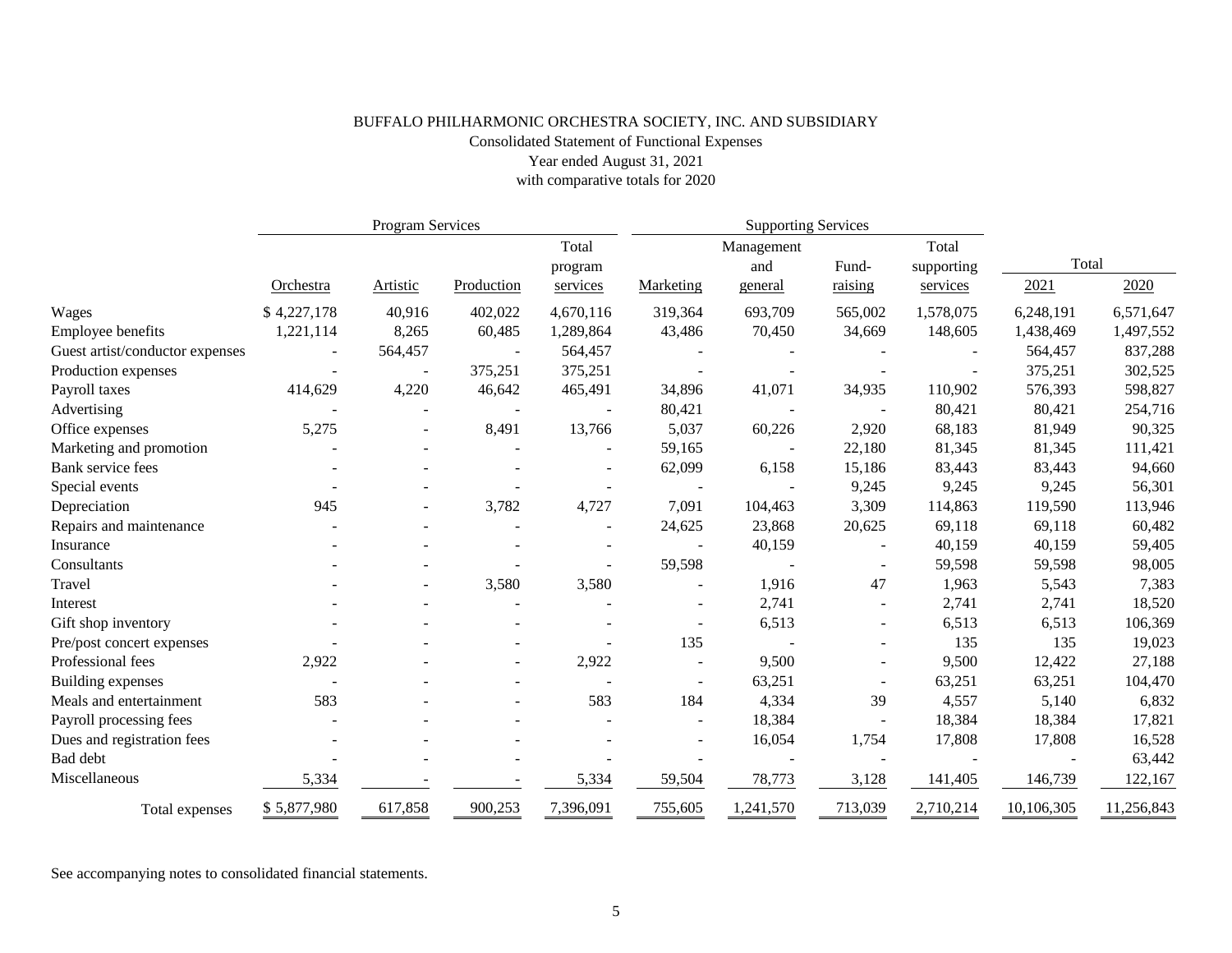#### BUFFALO PHILHARMONIC ORCHESTRA SOCIETY, INC. AND SUBSIDIARY Consolidated Statement of Functional Expenses Year ended August 31, 2020

|                                 | <b>Program Services</b> |                 |            |                              | <b>Supporting Services</b> |                                     |                  |                                 |            |
|---------------------------------|-------------------------|-----------------|------------|------------------------------|----------------------------|-------------------------------------|------------------|---------------------------------|------------|
|                                 | Orchestra               | <b>Artistic</b> | Production | Total<br>program<br>services | Marketing                  | Management<br>and<br><u>general</u> | Fund-<br>raising | Total<br>supporting<br>services | Total      |
| Wages                           | \$4,456,445             | 36,322          | 479,223    | 4,971,990                    | 370,311                    | 642,703                             | 586,643          | 1,599,657                       | 6,571,647  |
| <b>Employee benefits</b>        | 1,252,770               | 7,916           | 64,853     | 1,325,539                    | 53,846                     | 73,028                              | 45,139           | 172,013                         | 1,497,552  |
| Guest artist/conductor expenses |                         | 837,288         |            | 837,288                      |                            |                                     |                  |                                 | 837,288    |
| Production expenses             |                         |                 | 302,525    | 302,525                      |                            |                                     |                  |                                 | 302,525    |
| Payroll taxes                   | 430,057                 | 3,647           | 47,684     | 481,388                      | 37,708                     | 43,944                              | 35,787           | 117,439                         | 598,827    |
| Advertising                     |                         |                 |            |                              | 254,716                    |                                     |                  | 254,716                         | 254,716    |
| Office expenses                 | 8,402                   |                 | 7,639      | 16,041                       | 7,921                      | 62,013                              | 4,350            | 74,284                          | 90,325     |
| Marketing and promotion         |                         |                 |            |                              | 80,000                     |                                     | 31,421           | 111,421                         | 111,421    |
| Bank service fees               |                         |                 |            |                              | 70,198                     | 7,903                               | 16,559           | 94,660                          | 94,660     |
| Special events                  |                         |                 |            |                              |                            |                                     | 56,301           | 56,301                          | 56,301     |
| Depreciation                    | 814                     |                 | 3,256      | 4,070                        | 6,106                      | 100,921                             | 2,849            | 109,876                         | 113,946    |
| Repairs and maintenance         |                         |                 |            |                              | 21,450                     | 18,032                              | 21,000           | 60,482                          | 60,482     |
| Insurance                       |                         |                 |            |                              |                            | 59,405                              |                  | 59,405                          | 59,405     |
| Consultants                     |                         |                 |            |                              | 98,005                     |                                     |                  | 98,005                          | 98,005     |
| <b>Travel</b>                   | 860                     |                 | 2,588      | 3,448                        | 204                        | 2,810                               | 921              | 3,935                           | 7,383      |
| Interest                        |                         |                 |            |                              |                            | 18,520                              |                  | 18,520                          | 18,520     |
| Gift shop inventory             |                         |                 |            |                              |                            | 106,369                             |                  | 106,369                         | 106,369    |
| Pre/post concert expenses       |                         |                 |            |                              | 19,023                     |                                     |                  | 19,023                          | 19,023     |
| Professional fees               | 10,738                  |                 |            | 10,738                       |                            | 16,450                              |                  | 16,450                          | 27,188     |
| <b>Building expenses</b>        |                         |                 |            |                              |                            | 104,470                             |                  | 104,470                         | 104,470    |
| Meals and entertainment         | 652                     |                 | 496        | 1,148                        | 99                         | 5,311                               | 274              | 5,684                           | 6,832      |
| Payroll processing fees         |                         |                 |            |                              |                            | 17,821                              |                  | 17,821                          | 17,821     |
| Dues and registration fees      |                         |                 |            |                              |                            | 16,218                              | 310              | 16,528                          | 16,528     |
| Bad debt                        |                         |                 |            |                              |                            |                                     | 63,442           | 63,442                          | 63,442     |
| Miscellaneous                   | 2,329                   |                 |            | 2,329                        | 98,058                     | 18,799                              | 2,981            | 119,838                         | 122,167    |
| Total expenses                  | \$6,163,067             | 885,173         | 908,264    | 7,956,504                    | 1,117,645                  | 1,314,717                           | 867,977          | 3,300,339                       | 11,256,843 |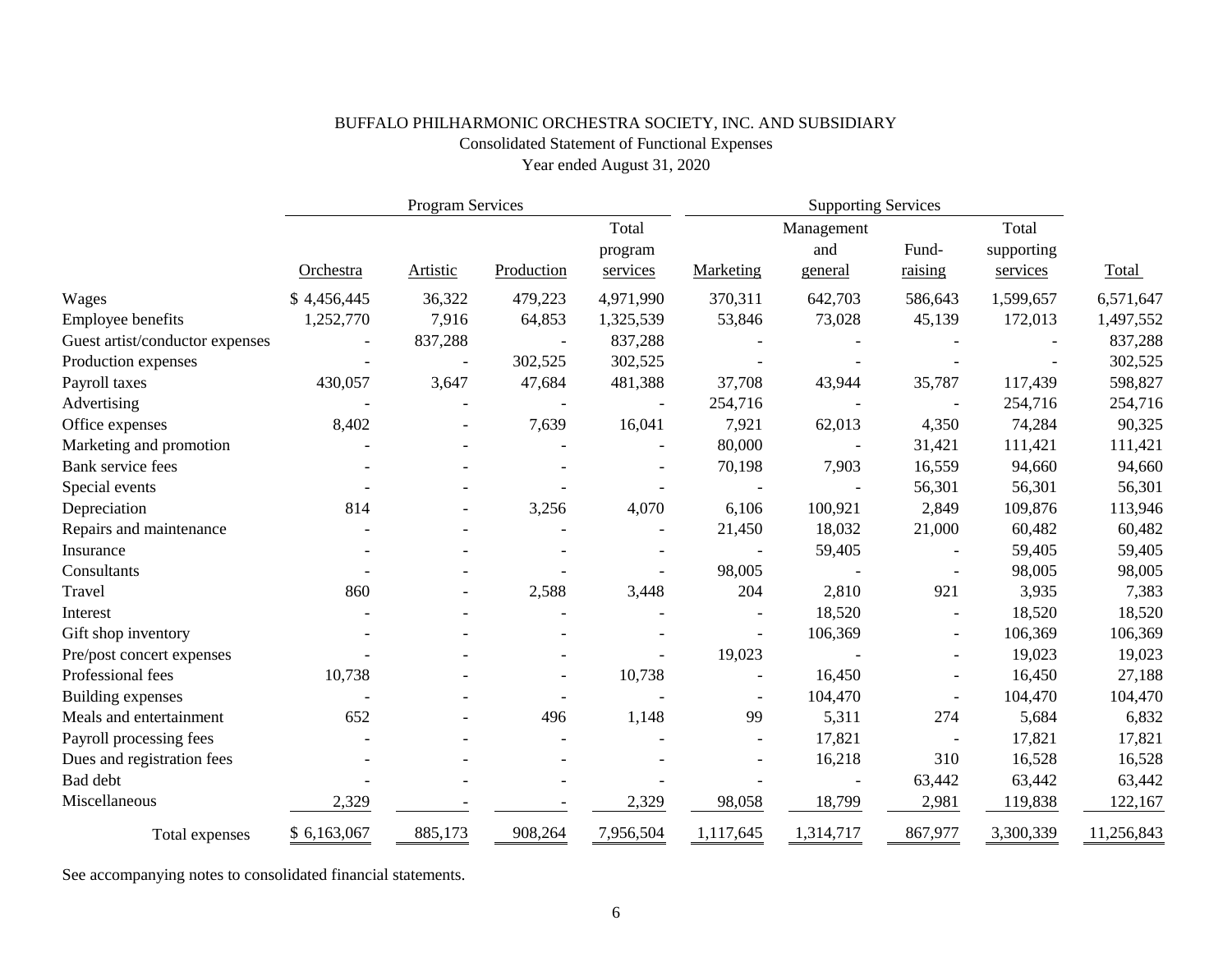# BUFFALO PHILHARMONIC ORCHESTRA SOCIETY, INC. AND SUBSIDIARY Consolidated Statements of Cash Flows Years ended August 31, 2021 and 2020

|                                                                     | <u>2021</u> | 2020        |
|---------------------------------------------------------------------|-------------|-------------|
| Cash flows from operating activities:                               |             |             |
| Change in net assets                                                | \$9,486,519 | 5,022,537   |
| Adjustments to reconcile change in net assets to net cash           |             |             |
| provided by operating activities:                                   |             |             |
| Depreciation                                                        | 119,590     | 113,946     |
| Net realized and unrealized gain on investments                     | (39, 384)   | (73, 418)   |
| Net appreciation of assets held in trust                            | (7,639,043) | (3,246,656) |
| Changes in present value of pledges receivable                      | (54, 610)   |             |
| <b>Bad debts</b>                                                    |             | 63,442      |
| Changes in:                                                         |             |             |
| Pledges receivable                                                  | 130,199     | 652,447     |
| Grants and other receivables                                        | (1,486,331) | (91, 629)   |
| Prepaid expenses and other current assets                           | 58,378      | 53,030      |
| Accounts payable                                                    | 96,192      | 6,459       |
| Accrued expenses                                                    | (31, 874)   | 306,298     |
| Due to Buffalo Philharmonic Orchestra Foundation, Inc.              | 598,920     | 36,763      |
| Funds held on behalf of others                                      | 551,591     | 78,259      |
| Deferred revenue                                                    | 541,599     | (1,250,298) |
| Net cash provided by operating activities                           | 2,331,746   | 1,671,180   |
| Cash flows from investing activities:                               |             |             |
| Property and equipment expenditures                                 | (48,661)    | (115, 547)  |
| Purchases of investments                                            |             | (100,000)   |
| Net contributions restricted for long-term investments              | (25,000)    | (25,000)    |
| Net cash used in investing activities                               | (73, 661)   | (240, 547)  |
| Cash flows from financing activities - net change in line of credit |             | (545,000)   |
| Net change in cash and equivalents                                  | 2,258,085   | 885,633     |
| Cash and equivalents at beginning of year                           | 1,197,769   | 312,136     |
| Cash and equivalents at end of year                                 | 3,455,854   | 1,197,769   |
| Supplemental schedules of cash flow information - cash              |             |             |
| paid for interest                                                   | 2,741<br>\$ | 18,520      |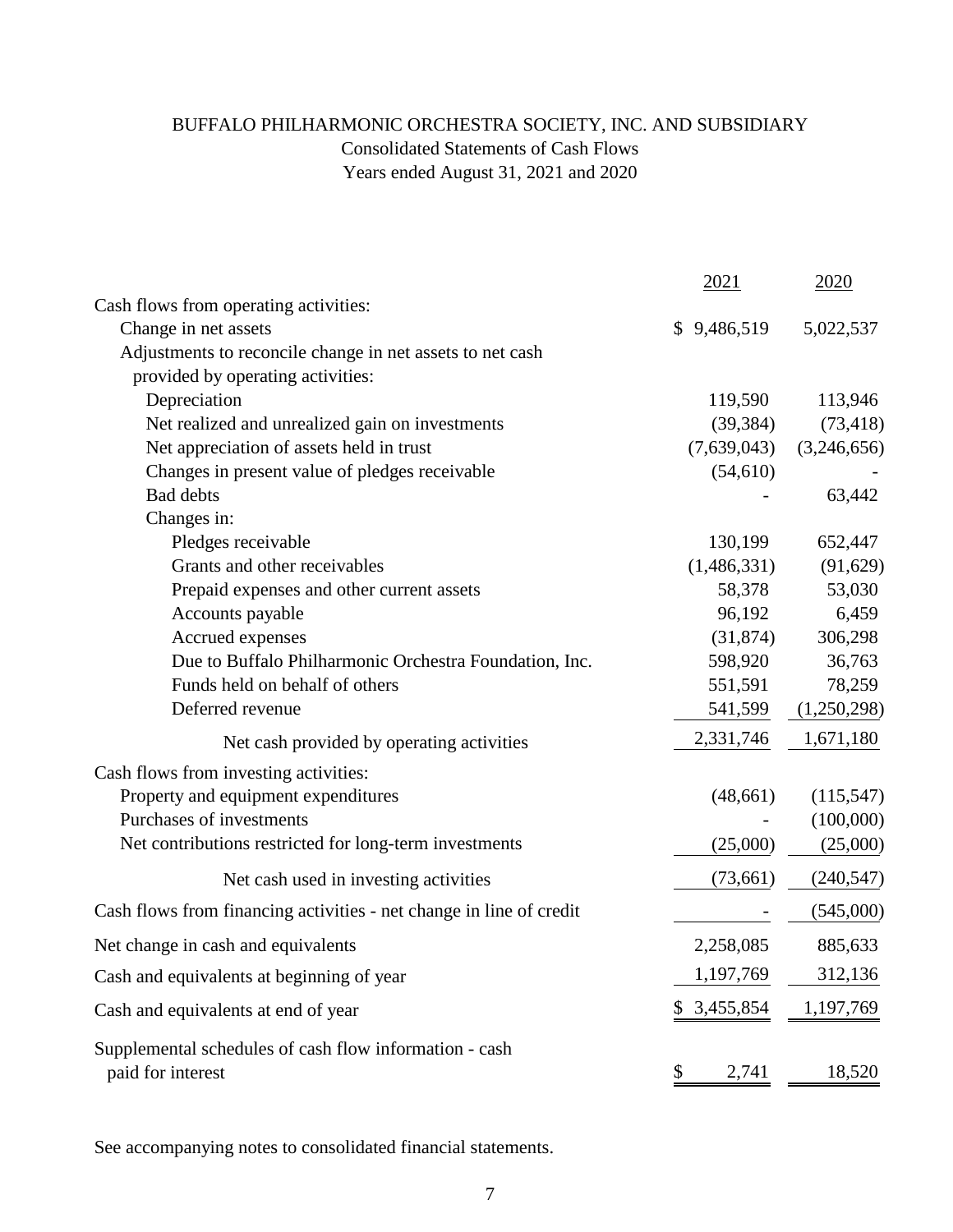#### BUFFALO PHILHARMONIC ORCHESTRA SOCIETY, INC. AND SUBSIDIARY

# Notes to Consolidated Financial Statements

August 31, 2021 and 2020

#### (1) Summary of Significant Accounting Policies

#### (a) Nature of Activities

- Buffalo Philharmonic Orchestra Society, Inc. (the Society) maintains a world-class symphonic orchestra serving Western New York State and the Niagara Frontier region. The Society performs classical, pop, progressive and educational concerts to enrich the cultural interests and stimulate the economy in the community in which it operates.
- 786 Delaware LLC (the Corporation), a nonprofit organization, is a wholly-owned subsidiary of the Society. The Corporation was formed to manage the operations and maintenance of the building for its tenants, including the Society.

#### (b) Principles of Consolidation

The consolidated financial statements include the financial statements of the Society and its wholly-owned subsidiary, the Corporation (collectively, the BPO). All significant intercompany accounts and transactions have been eliminated in consolidation.

#### (c) Basis of Accounting

The accompanying consolidated financial statements have been prepared on the accrual basis of accounting in accordance with accounting principles generally accepted in the United States of America.

#### (d) Basis of Presentation

The BPO reports information regarding its financial position and activities according to two classes of net assets: net assets without donor restrictions and net assets with donor restrictions. Net assets without donor restrictions represents resources available for the general support of the BPO's activities. Net assets with donor restrictions are those whose use has been limited by donor-imposed stipulations that either expire by passage of time or can be fulfilled by actions of the BPO.

#### (e) Estimates

The preparation of consolidated financial statements in accordance with accounting principles generally accepted in the United States of America requires management to make estimates and assumptions that affect certain reported amounts and disclosures. Accordingly, actual results could differ from those estimates.

#### (f) Cash and Equivalents

For purposes of the consolidated statements of cash flows, the BPO considers all highly liquid debt instruments purchased with a maturity of three months or less to be cash and equivalents.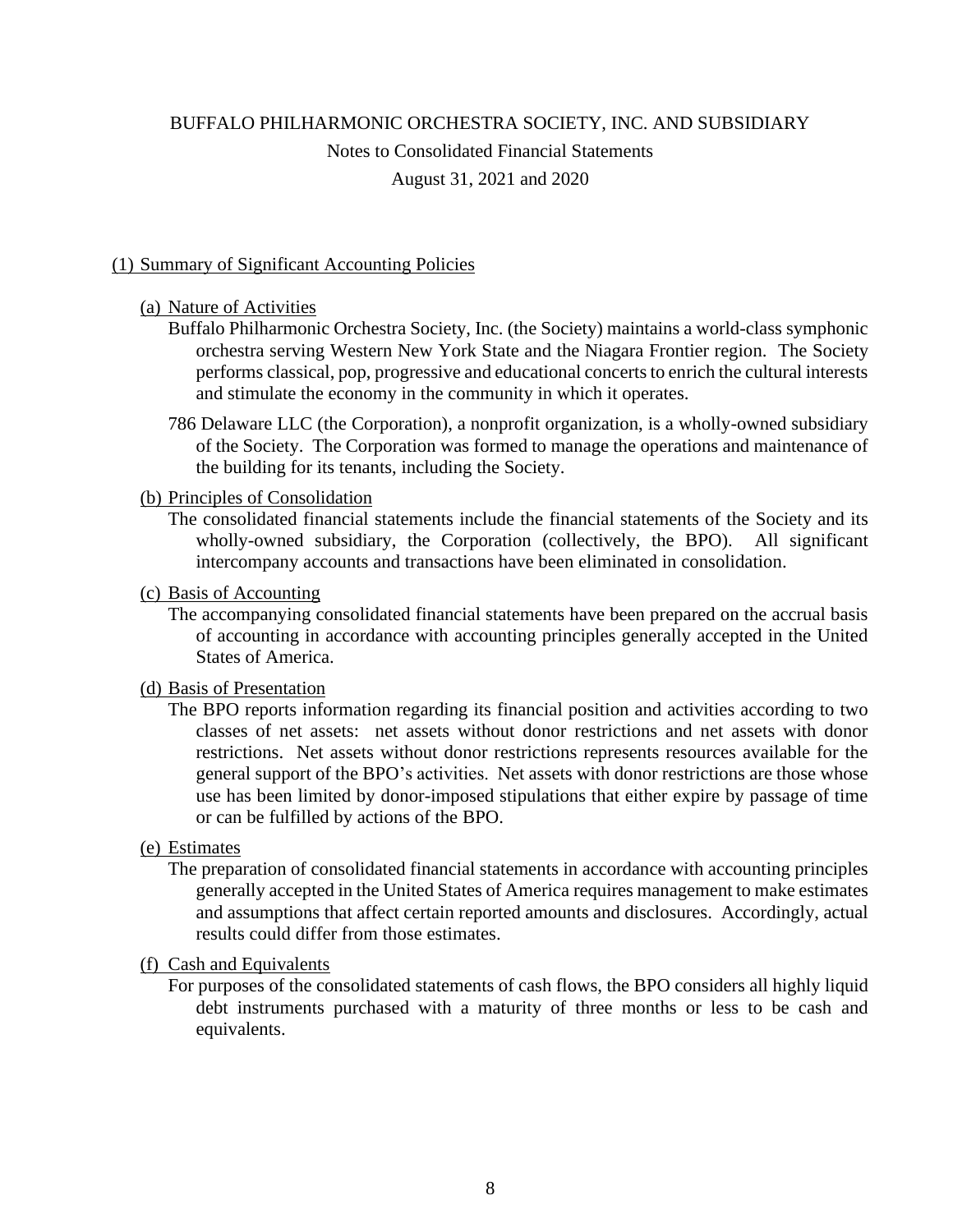#### (1) Summary of Significant Accounting Policies, Continued

#### (g) Investments

Investments are reported at their fair values based on quoted market prices. Donated investments are recorded at fair value at the date of donation. Realized and unrealized gains and losses are included in the statements of activities as changes in net assets without donor restrictions, unless their use is restricted by explicit donor stipulations or by law.

#### (h) Fair Value Measurements and Disclosures

- A framework has been established for measuring fair value. That framework provides a fair value hierarchy that prioritizes the inputs to valuation techniques used to measure fair value. The hierarchy gives the highest priority to unadjusted quoted prices in active markets for identical assets or liabilities (Level 1 measurements) and the lowest priority to unobservable inputs (Level 3 measurements). The three levels of the fair value hierarchy are described below:
	- Level 1 Inputs to the valuation methodology are unadjusted quoted prices for identical assets or liabilities in active markets that the BPO has the ability to access.
	- Level 2 Inputs to the valuation methodology include:
		- Quoted prices for similar assets or liabilities in inactive markets;
		- Quoted prices for identical or similar assets or liabilities in inactive markets;
		- Inputs other than quoted prices that are observable for the assets or liabilities; and
		- Inputs that are derived principally from or corroborated by observable market data by correlation or other means.
	- Level 3 Inputs to the valuation methodology are unobservable and significant to the fair value measurement.

The asset's or liability's fair value measurement level within the fair value hierarchy is based on the lowest level of any input that is significant to the fair value measurement. Valuation techniques used need to maximize the use of observable inputs and minimize the use of unobservable inputs. There have been no changes in the methodologies used at August 31, 2021 and 2020.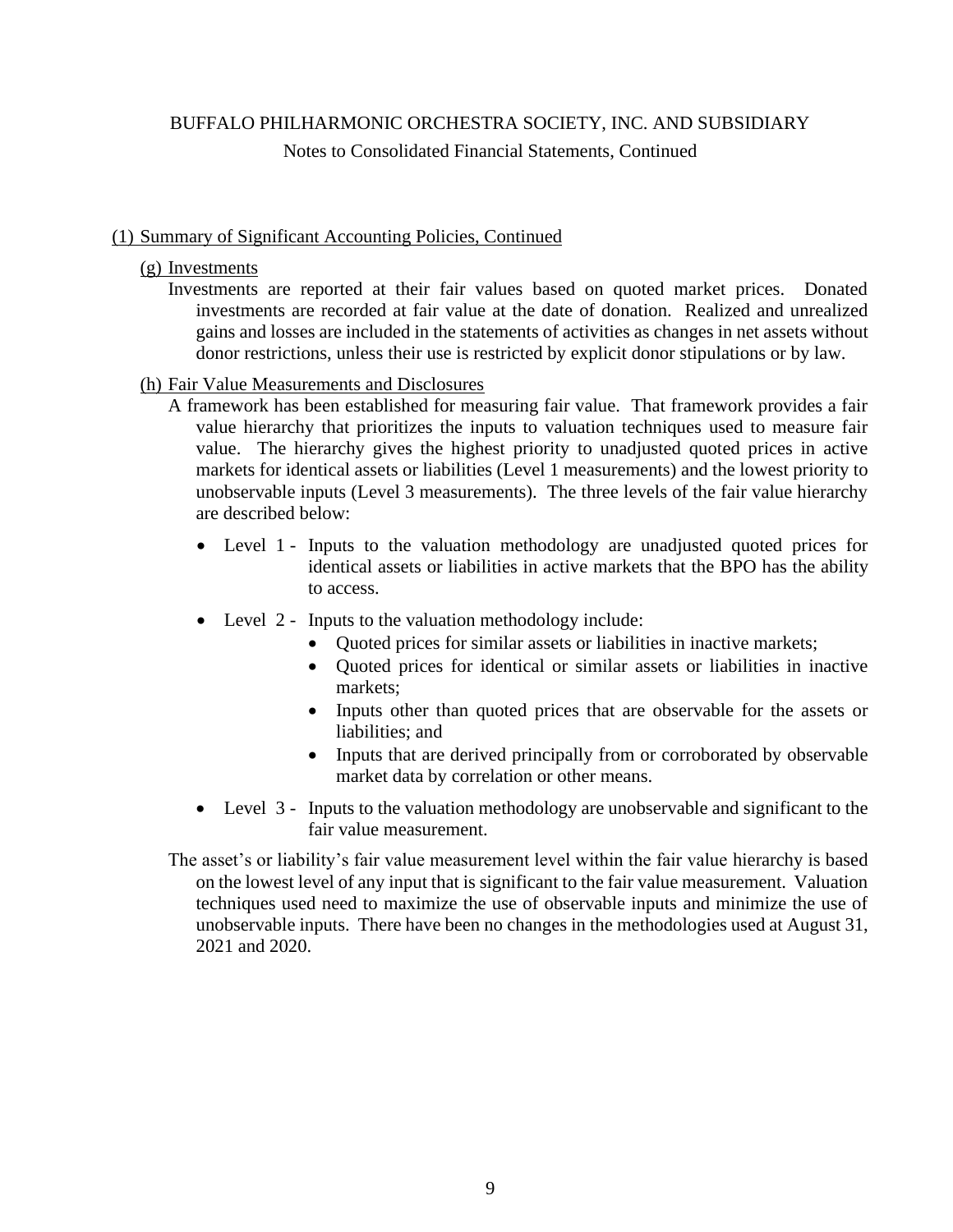# BUFFALO PHILHARMONIC ORCHESTRA SOCIETY, INC. AND SUBSIDIARY

Notes to Consolidated Financial Statements, Continued

# (1) Summary of Significant Accounting Policies, Continued

# (i) Capitalization and Depreciation

Property and equipment are recorded at cost or fair market value at the date of the gift in the case of donated property and equipment. If donors stipulate how long the assets must be used, the contributions are recorded as restricted support. In the absence of such stipulations, contributions of property and equipment are recorded as unrestricted support. Depreciation is provided for in amounts sufficient to relate the cost of depreciable assets to operations over their estimated service lives using the straight-line method. Improvements are capitalized, while expenditures for maintenance and repairs are charged to expense as incurred. Upon disposal of depreciable property and equipment, the appropriate property and equipment accounts are reduced by the related costs and accumulated depreciation. The resulting gains and losses are reflected in the consolidated statements of activities.

# (j) Deferred Revenue and Revenue Recognition

- Grant awards accounted for as exchange transactions are recorded as revenue when expenditures have been incurred in compliance with the grant restrictions. Amounts unspent are recorded in the consolidated statements of financial position as deferred revenue.
- Concert revenue and related expenses are recognized in the period in which the concert is performed. Amounts expended for the subsequent concert session (for example, cost of brochures, advertising and guest artist advances) are recorded as prepaid expenses in the accompanying consolidated statements of financial position.
- (k) Donated Materials, Supplies and Personal Services
	- Donated materials and supplies are reflected in the consolidated financial statements based on the fair market value at the time of the donation.
	- Donated personal services meeting the requirements for recognition in the consolidated financial statements were not material and have not been recorded. However, many individuals volunteer their time and perform a variety of tasks that assist the Society.

# (l) Functional Allocation of Expenses

The costs of providing the BPO's various programs and other activities have been summarized on a functional basis in the consolidated statements of activities and the consolidated statements of functional expenses. Accordingly, certain costs have been allocated among the programs and supporting services benefited. Costs are allocated based on direct allocation where related items are allocated to program services and office related items are allocated to management and general.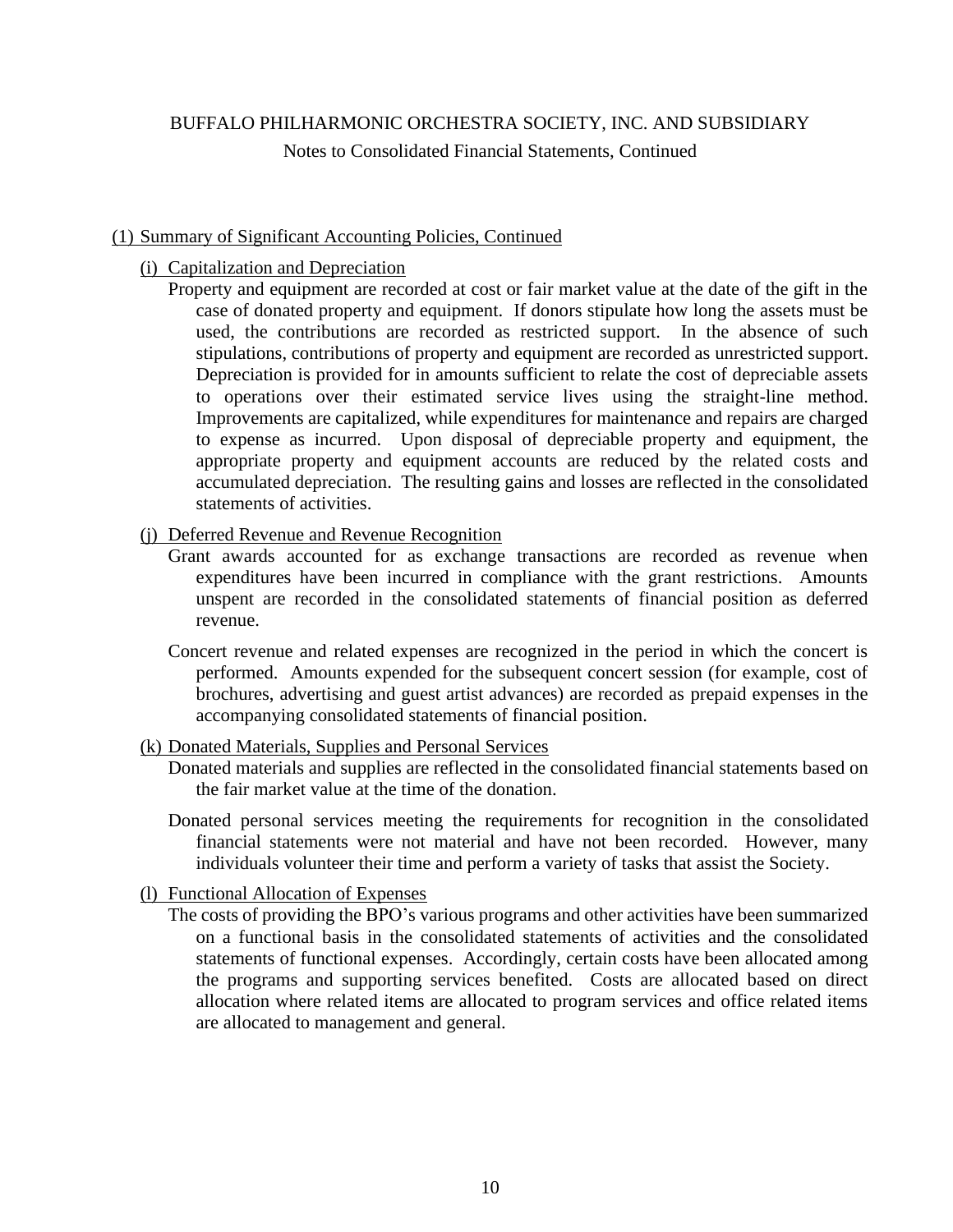#### (1) Summary of Significant Accounting Policies, Continued

#### (m) Promises to Give

Contributions are recognized when the donor makes an unconditional promise to give to the BPO. Contributions that are restricted by the donor are reported as increases in net assets without donor restrictions if the restrictions expire in the year in which the contributions are recognized. All other donor-restricted contributions are reported as increases in net assets with donor restrictions depending on the nature of the restrictions. When a restriction expires, net assets with donor restrictions are reclassified to net assets without donor restrictions.

#### (n) Income Taxes

- The BPO is exempt from income taxes under Section  $501(c)(3)$  of the Internal Revenue Code (the Code), therefore, no provision for income taxes is reflected in the consolidated financial statements. The BPO has been classified as a publicly supported organization that is not a private foundation under 509(a) of the Code. The BPO presently discloses or recognizes income tax positions based on management's estimate of whether it is reasonably possible or probable that a liability has been incurred for unrecognized income taxes. Management has concluded that the BPO has taken no uncertain tax positions that require adjustment in its consolidated financial statements. U.S. Forms 990 filed by the BPO is subject to examination by taxing authorities.
- 786 Delaware LLC is a single-member LLC and a qualified non-profit organization exempt from income taxes under Section 501(a) of the Internal Revenue Code. Accordingly, no provision has been reflected in the accompanying consolidated financial statements.

#### (o) Subsequent Events

The BPO has evaluated subsequent events through the date of the report which is the date that the consolidated financial statements were available to be issued.

#### (p) Risks and Uncertainties

The United States is presently in the midst of a national health emergency related to the COVID-19 virus. The overall consequences on a national, regional and local level are unknown, but has the potential to result in a significant economic impact. The impact of this situation on the BPO and its future results and financial position is not presently determinable.

#### (q) Reclassifications

Reclassifications have been made to certain 2020 balances in order to conform them to the 2021 presentation.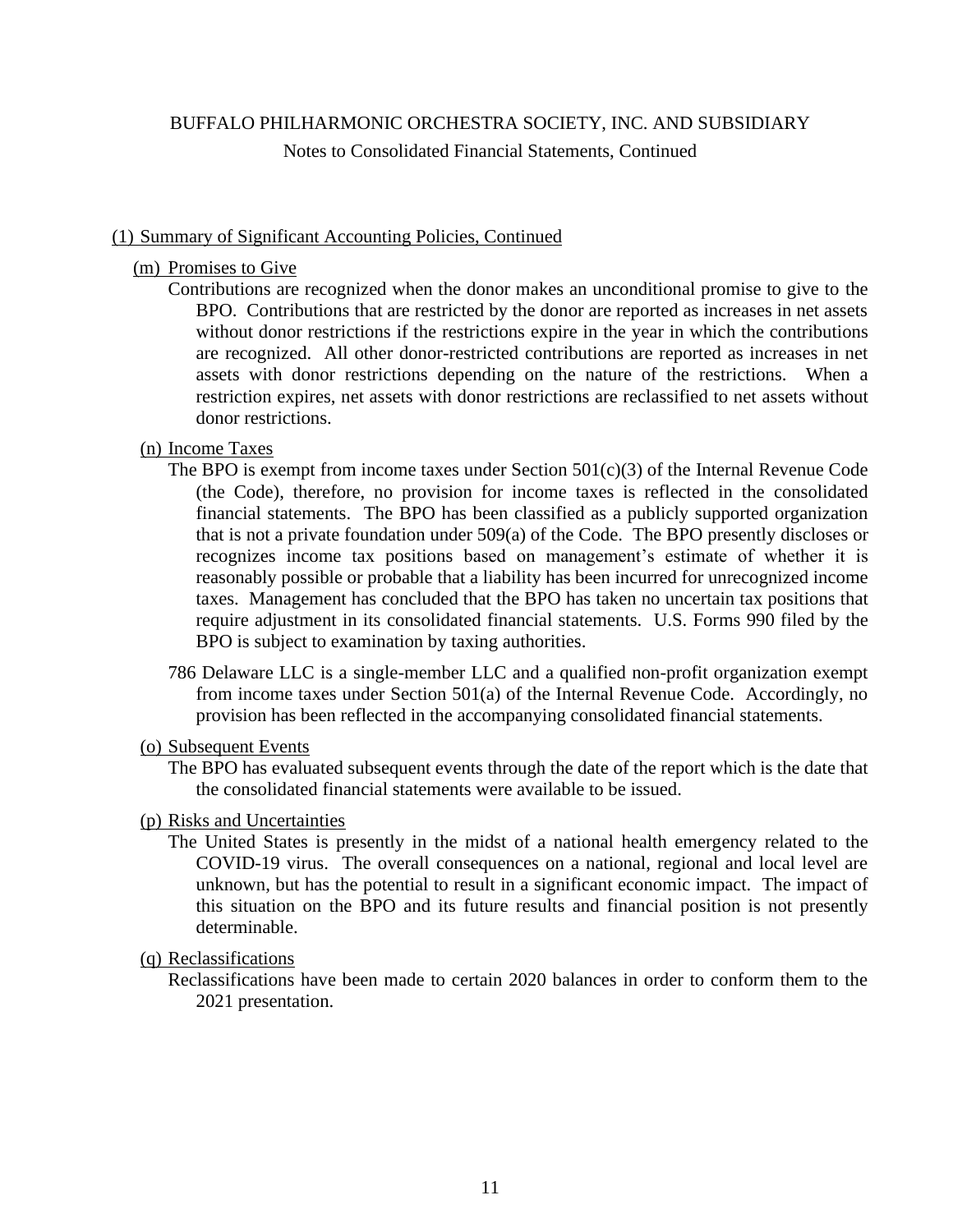#### (2) Liquidity

The BPO has \$5,966,327 of financial assets available within one year of the consolidated statement of financial position date consisting of \$3,455,854 in cash and equivalents, \$667,929 of investments, \$150,000 of pledges receivable and \$1,692,544 in grants and other receivables at August 31, 2021. It is anticipated that the pledges receivable and grants and other receivables will be collected and utilized within one year of the consolidated statement of financial position date. Of the \$5,966,327 financial assets available within one year of the consolidated statement of financial position date above, \$667,929 have contract or donor imposed restrictions. As described further in note 7, the BPO has three available lines of credit for borrowings up to \$1,000,000, which could be drawn on in the event of an unanticipated liquidity need.

#### (3) Investments

The following table presents information about the BPO's assets that are measured at fair value on a recurring basis as of August 31, 2021 and 2020, and indicates the fair value hierarchy of the valuation techniques the BPO utilized to determine such fair value:

|                          | 2021      | 2020    |
|--------------------------|-----------|---------|
| Level 1                  |           |         |
| Equities                 | \$389,744 | 374,590 |
| Exchange-traded products | 278,185   | 253,955 |
| Total                    | 667,929   | 628,545 |

The following are included within investment income and are classified in the consolidated statements of activities as net assets with donor restrictions for the years ended August 31, 2021 and 2020:

|                                                 | 2021         | 2020      |
|-------------------------------------------------|--------------|-----------|
| Net realized and unrealized gain on investments | \$<br>39,384 | 73,418    |
| Dividends and interest, net of fees             | 59,775       | 23,860    |
| Assets held in trust appreciation - Community   |              |           |
| <b>Foundation for Greater Buffalo</b>           | 1,480,188    | 476,883   |
| Assets held in trust appreciation - Buffalo     |              |           |
| Philharmonic Orchestra Foundation, Inc.         | 6,395,912    | 3,002,973 |
|                                                 | 7,975,259    | 3,577,134 |
| Less assets held in trust investment expenses   | (237,056)    | (233,200) |
|                                                 | \$7,738,203  | 3,343,934 |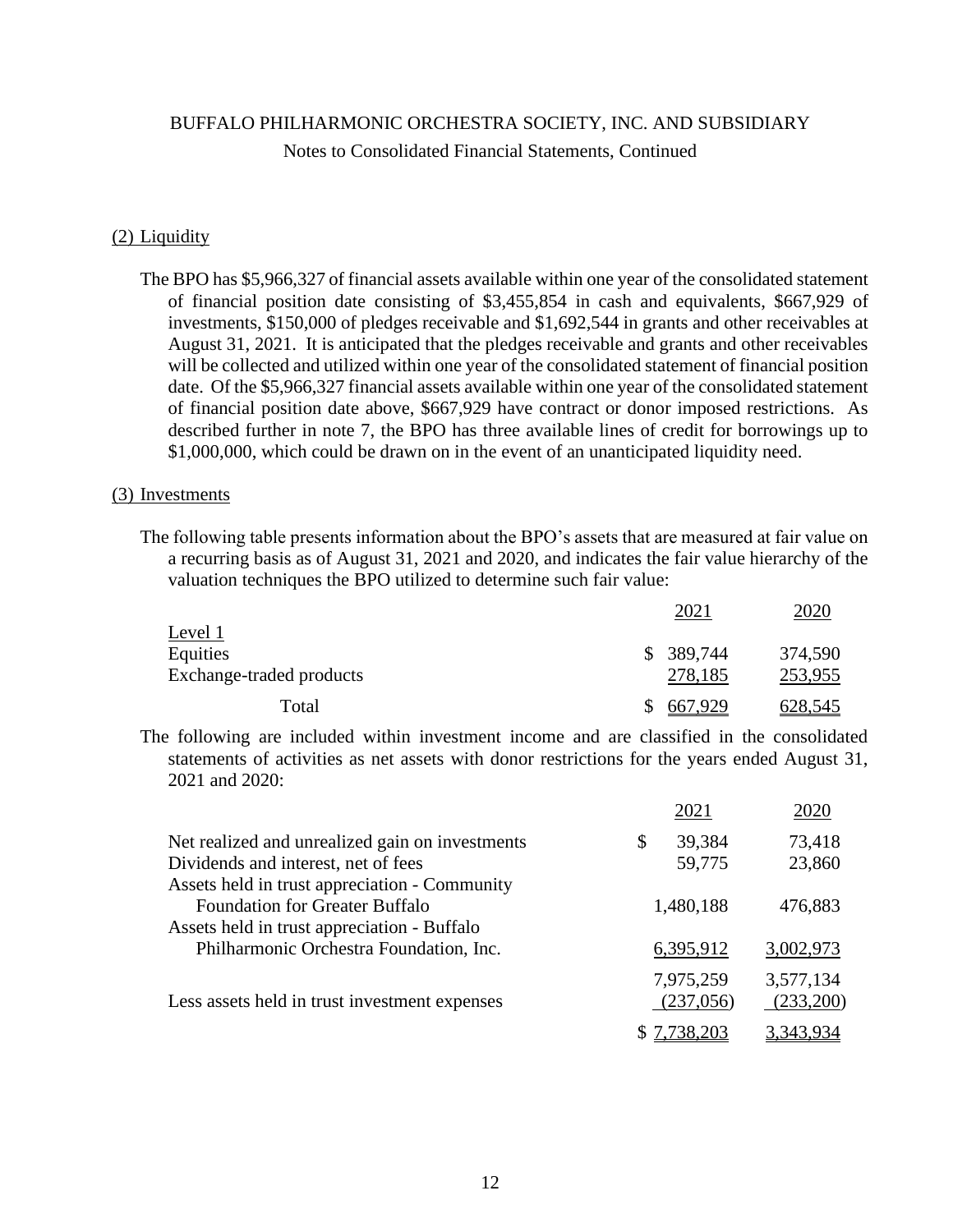#### (4) Pledges Receivable

Pledges receivable are composed of the following at August 31, 2021 and 2020:

|                                          | 2021          | 2020     |
|------------------------------------------|---------------|----------|
| Gross unconditional promises to give     | \$<br>277,500 | 407,699  |
| Less unamortized discount                | (15, 431)     | (70,041) |
| Less allowance for uncollectible pledges | (5,000)       | (5,000)  |
|                                          | \$<br>257,069 | 332,658  |
| Amounts due in:                          |               |          |
| Less than one year                       | 150,000       | 150,198  |
| One to five years                        | 127,500       | 257,501  |
|                                          | 7,500         |          |

Additionally, as of August 31, 2021, the Society was notified of bequest intentions totaling \$16,493,829. These intentions to give are not recognized in the accompanying consolidated financial statements since there is no written unconditional promise to give.

Pledges due in more than one year are reflected at the present value of estimated future cash flows using a discount rate consistent with the United States Prime Lending Rate (3.25% at August 31, 2020) as of August 31, 2021 and 2020, with the amortized discount over the life of the pledges.

#### (5) Property and Equipment

Property and equipment consisted of the following at August 31, 2021 and 2020:

|                                   | 2021          | 2020       |
|-----------------------------------|---------------|------------|
| Land                              | 255,000<br>\$ | 255,000    |
| <b>Building</b>                   | 2,167,500     | 2,167,500  |
| Computer software and equipment   | 709,509       | 680,992    |
| Furniture, fixtures and equipment | 575,700       | 566,974    |
| Leasehold improvements            | 45,567        | 34,149     |
|                                   | 3,753,276     | 3,704,615  |
| Less accumulated depreciation     | (1,098,241)   | (978, 651) |
|                                   | \$2,655,035   | 2,725,964  |

Depreciation expense amounted to \$119,590 and \$113,946 for the years ended August 31, 2021 and 2020, respectively.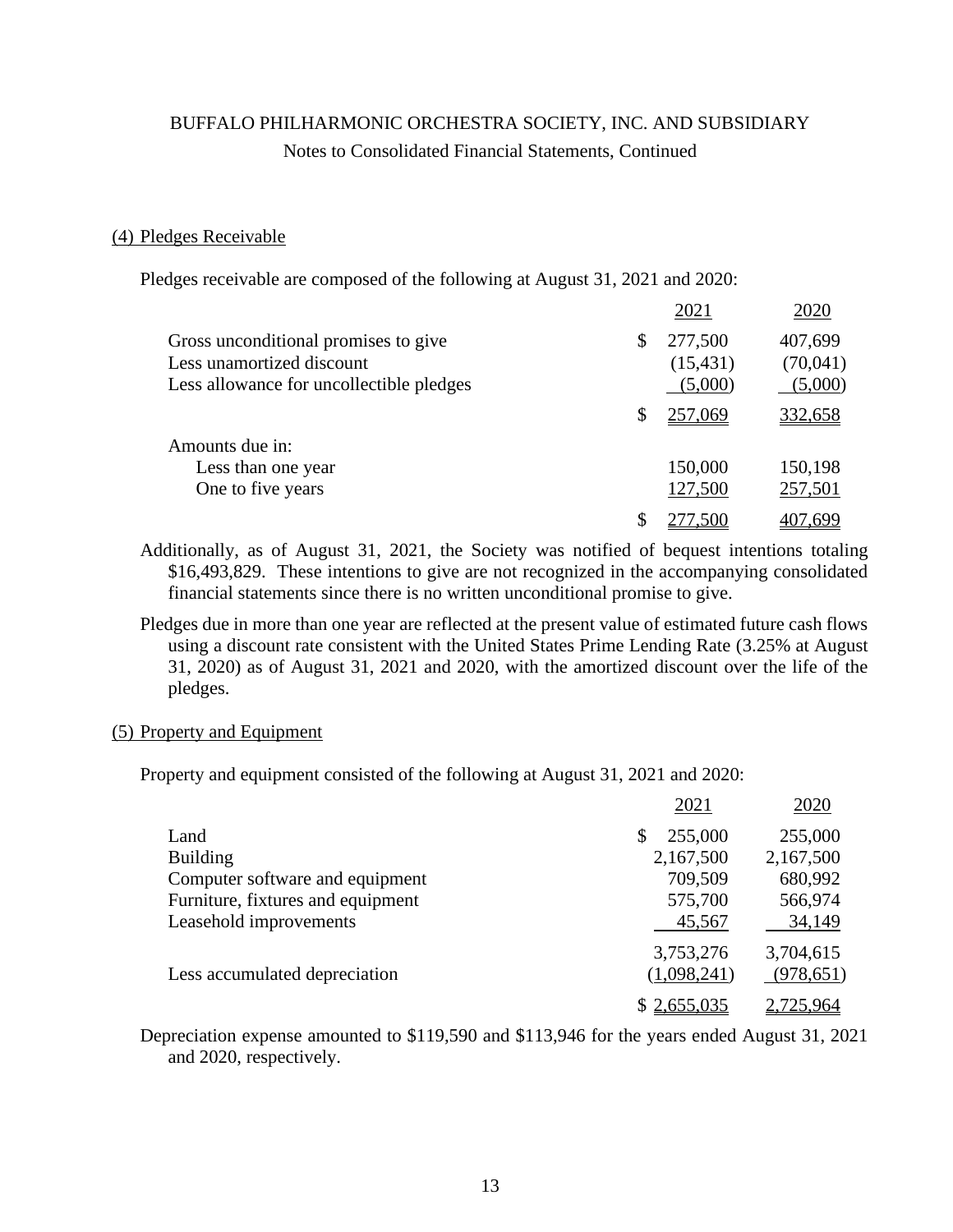#### (6) Assets Held in Trust

Assets held in trust consisted of the following at August 31, 2021 and 2020:

|                                                     | 2021                       | 2020                |
|-----------------------------------------------------|----------------------------|---------------------|
| The Buffalo Philharmonic Orchestra Foundation, Inc. | $$37,545,593$ $31,149,682$ |                     |
| The Society permanent endowment fund held at the    |                            |                     |
| <b>Community Foundation for Greater Buffalo</b>     |                            | 6,238,364 4,970,232 |
|                                                     | $$43,783,957$ $36,119,914$ |                     |

- The Buffalo Philharmonic Orchestra Foundation, Inc. (the Foundation), a related party, is a notfor-profit corporation whose primary purpose is to receive contributions and maintain a permanent endowment fund for the benefit of the BPO. The Foundation may, at the discretion of its independent Board of Directors, make unrestricted distributions to the BPO not to exceed an amount determined by a formula based on 5% of historical asset fair value averages at the determination date.
- Amounts held by the Foundation consist primarily of pledges receivable and a variety of pooled investments sponsored by the Commonfund and Wilmington Trust, an organization that provides a full array of investment advisory services to foundations, endowments, health care institutions and certain other tax exempt institutional investors. Distributions received from the Foundation totaled \$1,265,881 and \$1,128,897 for the years ended August 31, 2021 and 2020, respectively, and are included in endowment income in the accompanying consolidated statement of activities.
- The BPO maintains an agency endowment fund at the Community Foundation for Greater Buffalo (CFGB) to accommodate donors who wish to support the BPO through an endowment fund held by a community foundation. The Fund is pooled with other CFGB investment assets and includes money market funds, marketable securities and alternative investments stated at fair value. Values of amounts held by the CFGB are based on the BPO's contributions, plus its allocable share of CFGB net investment earnings, as defined, less any withdrawals or distributions.
- Under the terms of an agreement with the CFBG, the BPO receives a distribution based upon the quarterly market value of the Fund in accordance with CFBG's current spending policy percentage, which is 5.25%. Earnings from the endowment fund are recorded as revenue with donor restrictions until appropriated for spending. Distributions received by the BPO, which were available for unrestricted purposes, during the years ended August 31, 2021 and 2020 totaled \$214,480 and \$210,991, respectively, and are included in endowment income in the accompanying consolidated statement of activities.
- The BPO is also a beneficiary of \$5,276,345 of funds not recorded in these consolidated financial statements, but held in trusts established by others at the CFBG. The income earned on these funds is without donor restrictions and remitted annually to the BPO. Distributions received by the BPO during 2021 and 2020, are included in endowment income in the accompanying consolidated statements of activities and totaled \$209,995 and \$213,820, respectively.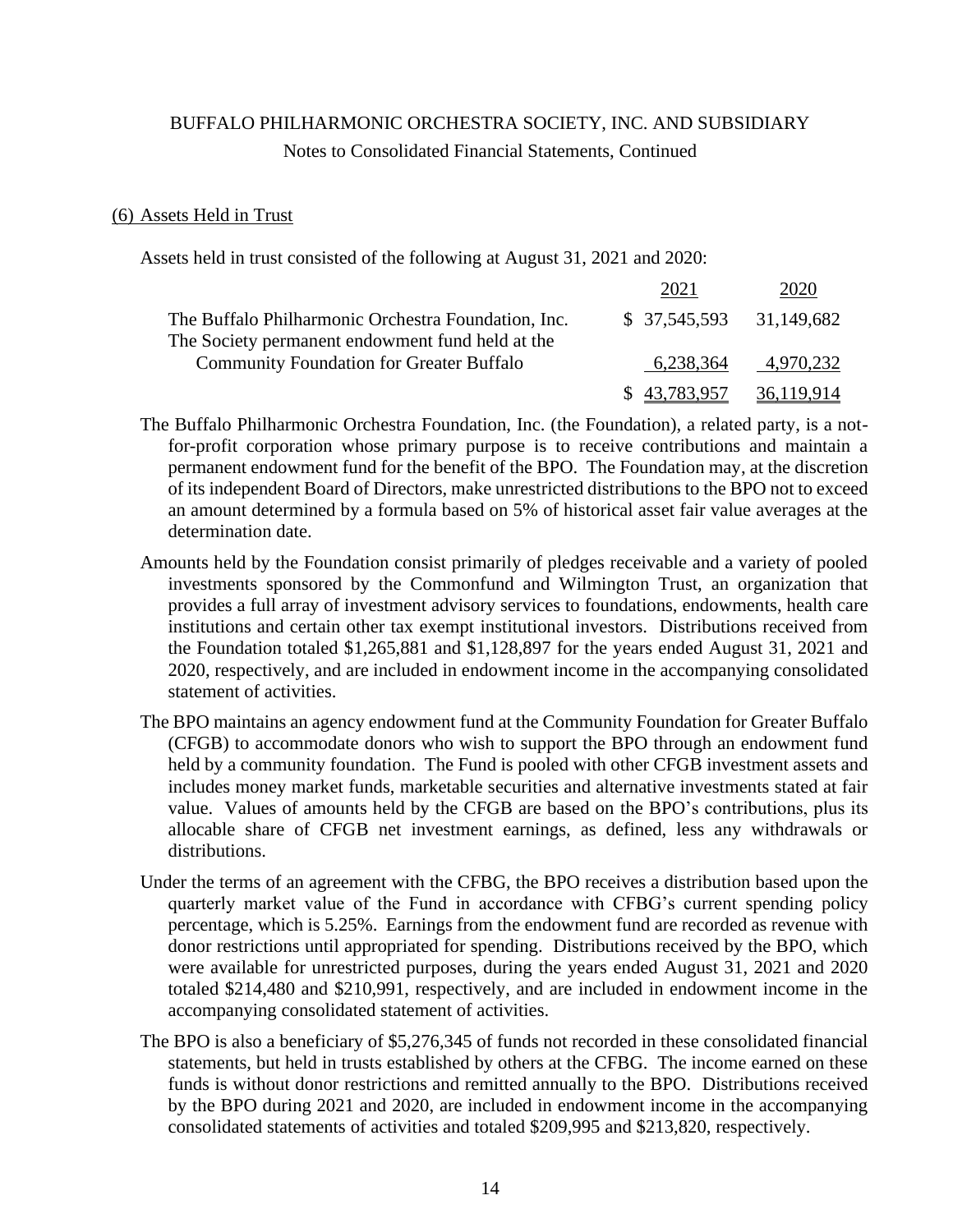#### (6) Assets Held in Trust, Continued

- Additional funds of approximately \$10,800,000 are earmarked by the John R. Oishei Foundation, Margaret L. Wendt Foundation, Foundation for Jewish Philanthropies and Louis P. Ciminelli Family Foundation to earn income for the benefit of the BPO. These amounts are also not recorded in these consolidated financial statements. Distributions received by the BPO and included in endowment income during the years ended August 31, 2021 and 2020, amounted to \$511,217 and \$510,411, respectively.
- In December 2021, the BPO and the John R. Oishei Foundation came to an agreement to transfer the endowment fund held by the John R. Oishei Foundation to the Foundation to be maintained in its permanent endowment fund. This was accomplished at the end of calendar year 2021.

#### (7) Lines of Credit

The BPO has three working capital lines of credit with total availability of \$1,000,000.

- The first line of credit has a maximum availability of \$200,000, which bears interest at the prime rate plus 1.75% (5.00% at August 31, 2021). There was no outstanding balance on the line at August 31, 2021 and 2020.
- The second line of credit has a maximum availability of \$300,000, which bears interest at the prime rate plus 1.00% (4.25% at August 31, 2021). There was no outstanding balance on the line at August 31, 2021 and 2020.
- The third line of credit has a maximum availability of \$500,000, which bears interest at the prime rate plus 0.50% (3.75% at August 31, 2021). There was no outstanding balance on the line at August 31, 2021 and 2020. The Foundation has guaranteed this line in the aggregate amount of \$500,000.

#### (8) Net Assets With Donor Restrictions

Net assets with donor restrictions consisted of the following at August 31, 2021 and 2020:

|                                                  | 2021       | 2020       |
|--------------------------------------------------|------------|------------|
| Cumulative appreciation of endowment assets      |            |            |
| held at the CFGB                                 | 2,970,923  | 1,702,791  |
| Pledges received for future operational purposes | 233,071    | 291,960    |
| Montgomery assets held                           | 760,819    | 661,660    |
| Net assets held in trust by the Foundation       | 37,545,593 | 31,149,682 |
| Endowment assets held at CFGB                    | 3,267,441  | 3,267,441  |
|                                                  | 44,777,847 | 37,073,534 |

Pledges of \$113,500 and \$212,115 were released from net assets with donor restrictions to net assets without donor restrictions during the years ended August 31, 2021 and 2020, respectively.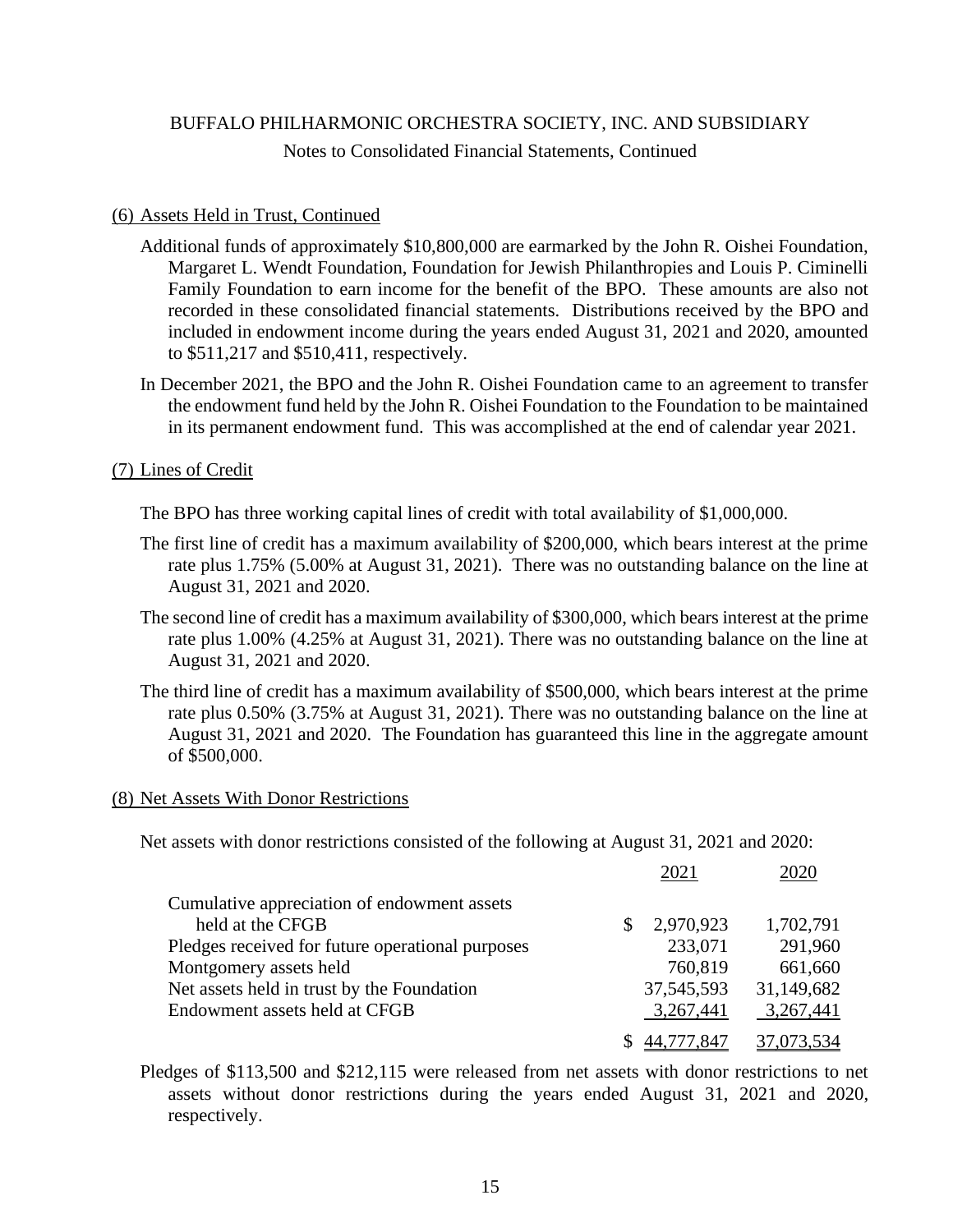#### (8) Net Assets With Donor Restrictions, Continued

- The BPO's Board of Trustees has evaluated the New York State Prudent Management of Institutional Funds Act (NYPMIFA) as requiring the preservation of the fair value of the original gift as of the gift date of donor-restricted endowment funds, absent explicit donor stipulations to the contrary. As a result of this evaluation, the BPO classifies net assets with donor restrictions as (a) the original value of gifts donated to the permanent endowment, (b) the original value of subsequent gifts to the permanent endowment, and (c) accumulations to the permanent endowment made in accordance with the direction of a donor gift instrument at the time the accumulation is added to the fund.
- Investment earnings of endowment assets held at the CFGB, including interest, dividends, realized gains (losses), and appreciation (depreciation), are classified as net assets with donor restrictions until those amounts are appropriated for expenditure by the Society in a manner consistent with the standards of prudence prescribed by NYPMIFA.
- Undistributed net appreciation or depreciation of net assets held in trust by the Foundation are presented as adjustments to net assets with donor restrictions.

#### (9) Paycheck Protection Program

In 2021 and 2020, the BPO received loans under the Paycheck Protection Program that were designed by the United States Small Business Administration (SBA) to provide direct incentive for small businesses to keep their workers on payroll due to COVID-19. The SBA would forgive the loans if all employee retention criteria are met, and the funds are used for eligible expenses. If the criteria are not met, the loans are to be paid in equal payments over a period as defined in their respective agreements, including interest at 1%. For the years ended August 31, 2021 and 2020, the BPO anticipated full forgiveness of both loans and recognized \$1,649,740 towards eligible expenses in each year. The consolidated statements of financial position at August 31, 2021 and 2020 reflects no amount due under the paycheck protection program.

#### (10) Employee Retention Credit

During the year ended August 31, 2021, the BPO qualified to receive a refundable tax credit for the Employee Retention Credit under the Coronavirus Aid, Relief and Economic Security (CARES) Act. The calculation used to determine the refundable tax credit was based on the financial activity as of August 31, 2021. For the year ended August 31, 2021, the BPO recognized \$1,582,427 of revenue on the consolidated statements of activities. As of August 31, 2021, the BPO has a \$1,582,427 employee retention credit receivable balance recorded on the consolidated statements of financial position.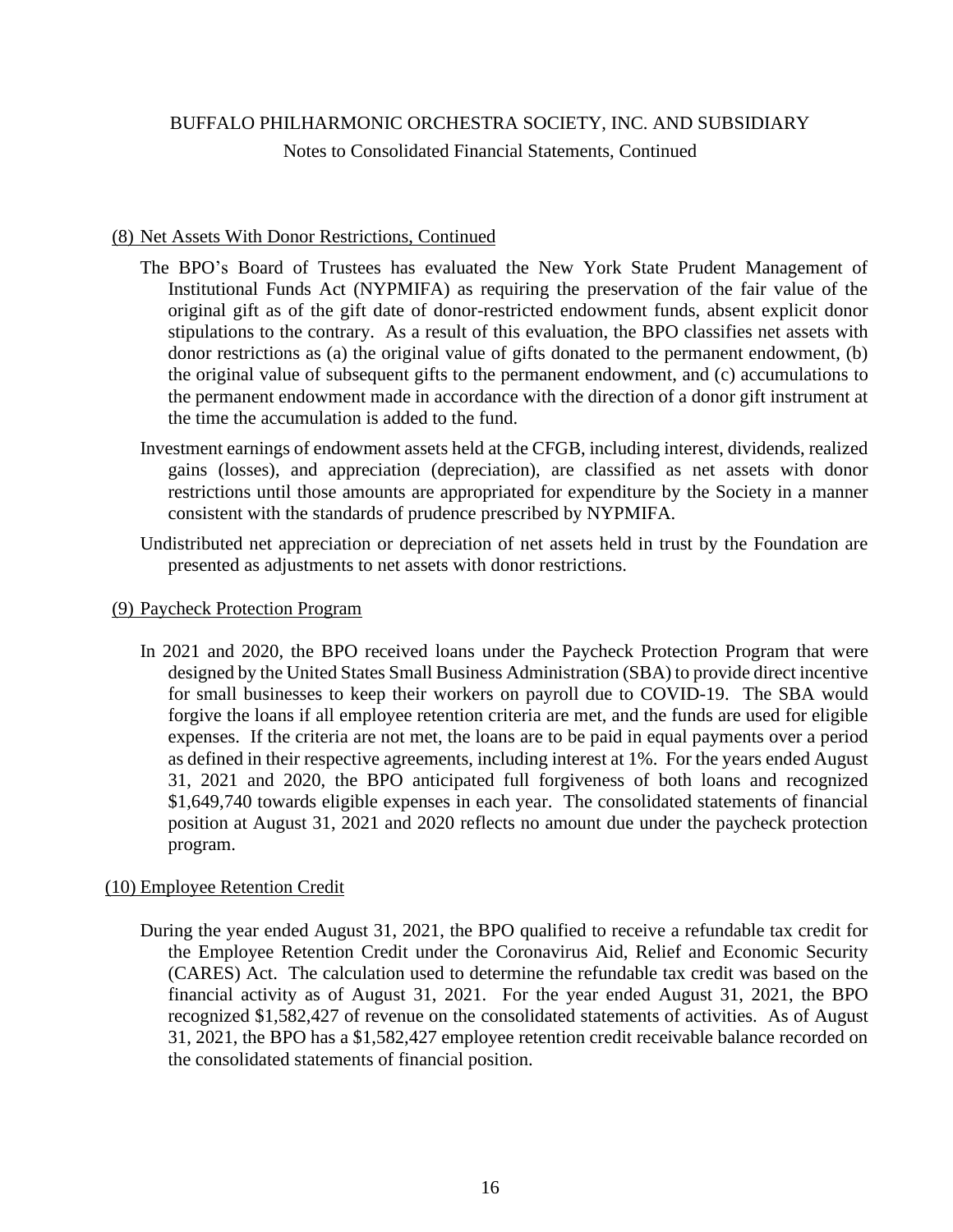#### (11) Retirement Plans

- The BPO has a contributory, tax-deferred annuity plan covering substantially all employees. The BPO is not required to make contributions under this plan.
- Additionally, the BPO contributions to the American Federation of Musicians and Employers' Pension Fund on behalf of employees covered by the "Agreement for Collectively Bargained Employees." The Plan is a defined benefit multiemployer plan pursuant to the terms of the collective bargaining agreement, and requires contributions based upon specified percentages of scale wages earned. The risks of participating in the multiemployer plan are different from single-employer plans in the following aspects:
	- Assets contributed to the multiemployer plan by one employer may be used to provide benefits to employees of other participating employers.
	- If a participating employer stops contributing to a plan, the unfunded obligations of the plan may be borne by the remaining participating employers.
	- If the BPO chooses to stop participating in a multiemployer plan, the BPO may be required to pay the plan an amount based on the underfunded status of the plan, referred to as a withdrawal liability.
- For an individually significant plan, the BPO is required to disclose the Plan's zone status, based upon information received from the Plan and certified by the Plan's actuary. The zone status is based upon criteria outlined in the Pension Protection Act of 2006 (PPA). Based upon this criteria and other factors, plans in the red zone are generally less than 65% funded, plans in the yellow zone are less than 80% funded and plans in the green zone are at least 80% funded. Funds that are designated in the yellow and red zones are required to have a financial improvement plan (FIP) or rehabilitation plan (RP) pending or implemented.
- The BPO contributed to the following multiemployer plan for pension, health and welfare benefits for each of the years ended August 31, 2021 and 2020:

|                                         |                 | Act Zone |             |         | Pending Surcharge Total Contributions |             |
|-----------------------------------------|-----------------|----------|-------------|---------|---------------------------------------|-------------|
| Plan Name                               | EIN/Plan Number | Status   | Implemented | Imposed | <u>2021</u>                           | <u>2020</u> |
| <b>American Federation of Musicians</b> |                 |          |             |         |                                       |             |
| and Employers Pension Fund              | 51-6120204      | Red      | Yes         | No.     | \$316,386 325,892                     |             |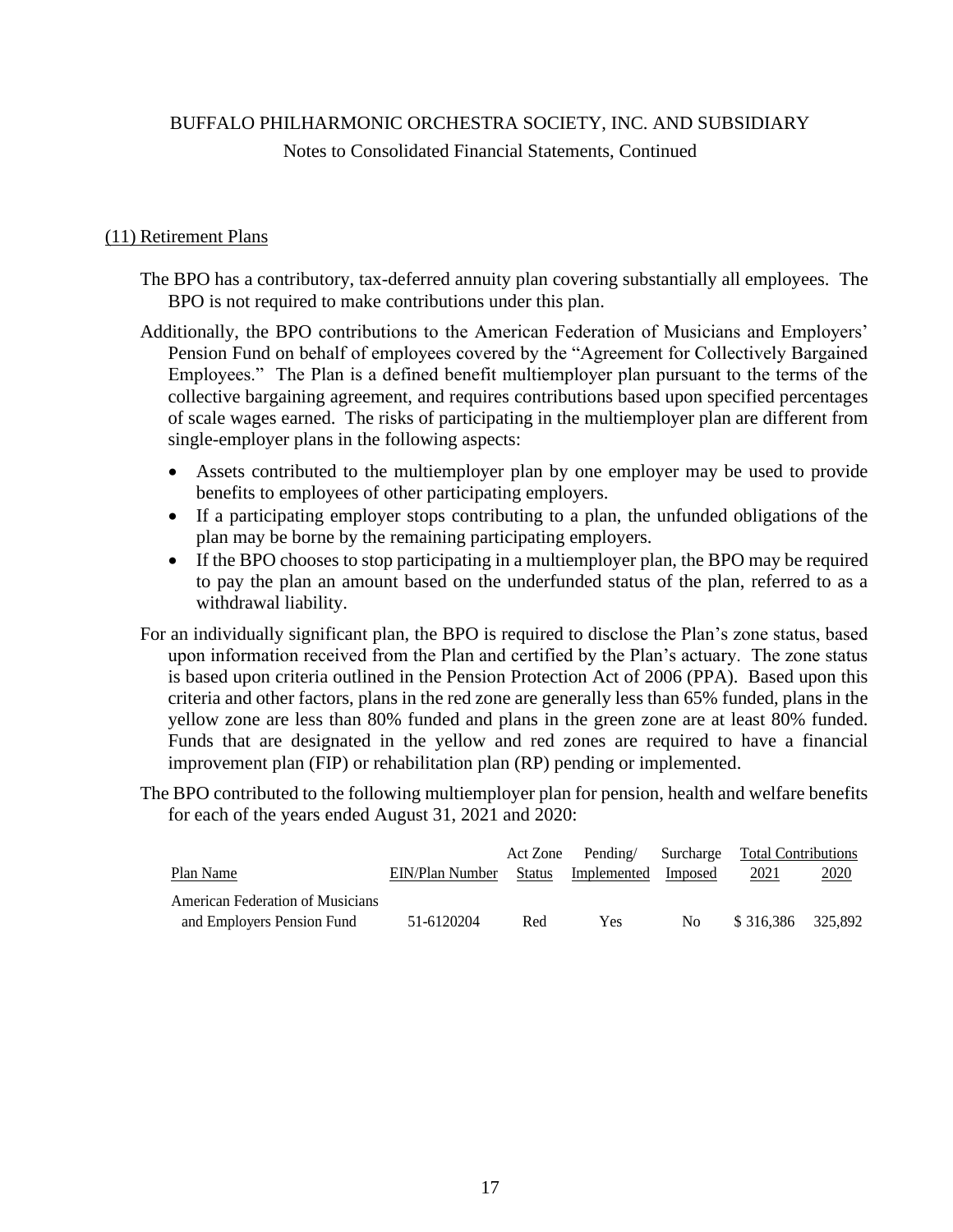### (12) Related Party Transactions

The BPO uses the facility at Kleinhans Music Hall for concerts and other large group events. Pursuant to an agreement, the BPO has certain exclusive use rights. The BPO rents the facility on an event-by-event basis. Based on agreement, activity and balances with Kleinhans Music Hall are as follows at August 31, 2021 and 2020:

|                                | 2021                  | 2020    |
|--------------------------------|-----------------------|---------|
| Accounts receivable            | $\frac{1}{2}$ , 2,293 | 2,388   |
| Accounts payable               | \$47,120              | 80,241  |
| Funds held on behalf of others | \$777,362             | 225,771 |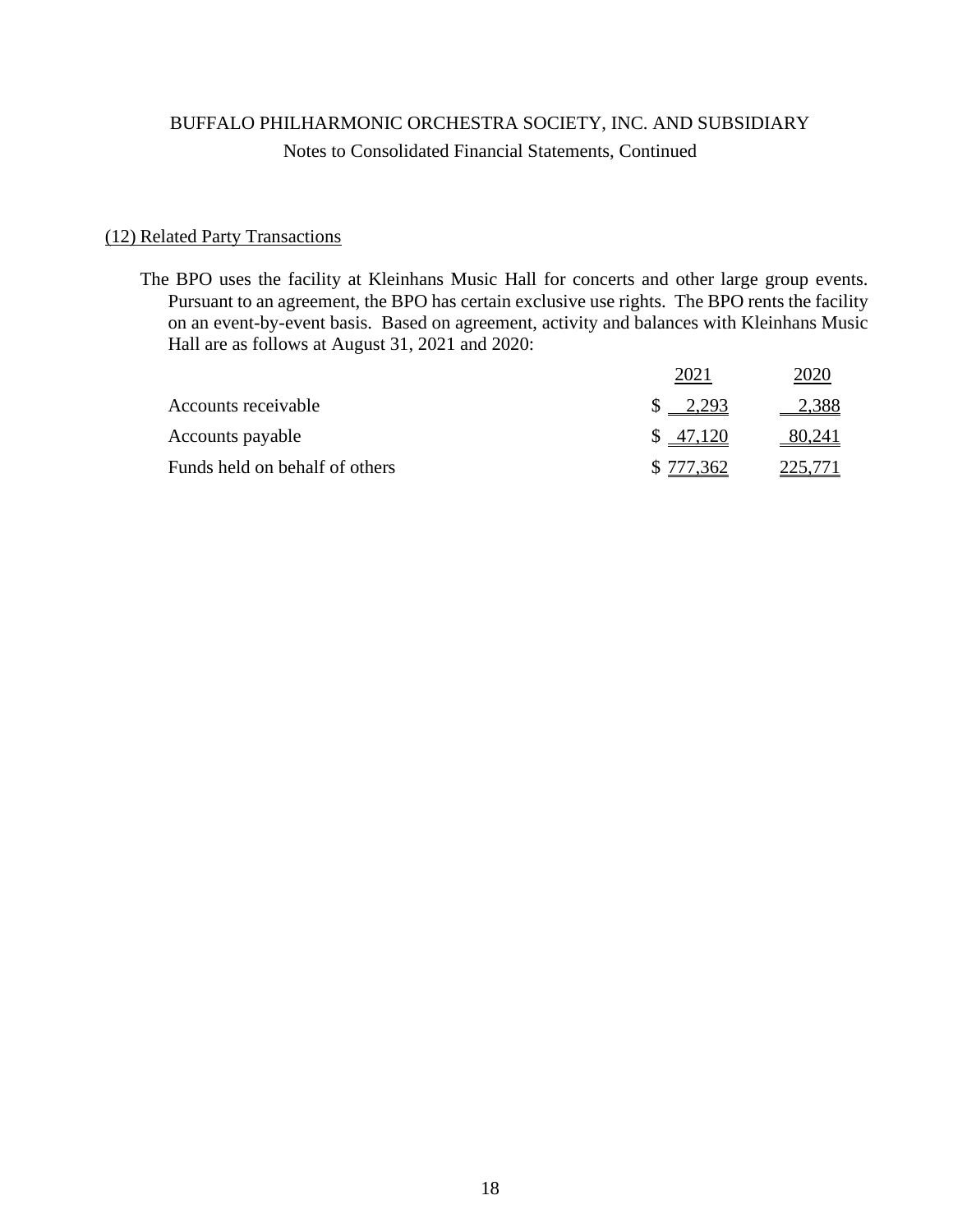### Schedule 1

### BUFFALO PHILHARMONIC ORCHESTRA SOCIETY, INC. AND SUBSIDIARY Consolidating Statement of Financial Position August 31, 2021

|                                               | <b>Buffalo</b>  |               |              |             |
|-----------------------------------------------|-----------------|---------------|--------------|-------------|
|                                               | Philharmonic    |               |              |             |
|                                               | Orchestra       | 786 Delaware, |              |             |
| <b>Assets</b>                                 | Society, Inc.   | <b>LLC</b>    | Eliminations | Total       |
| Current assets:                               |                 |               |              |             |
| Cash                                          | \$<br>3,393,147 | 62,707        |              | 3,455,854   |
| Investments                                   | 667,929         |               |              | 667,929     |
| Pledges receivable                            | 150,000         |               |              | 150,000     |
| Grants and other receivables                  | 1,687,944       | 4,600         |              | 1,692,544   |
| Prepaid expenses and other current assets     | 218,609         |               |              | 218,609     |
| Total current assets                          | 6,117,629       | 67,307        |              | 6,184,936   |
| Property and equipment, at cost               | 1,203,276       | 2,550,000     |              | 3,753,276   |
| Less accumulated depreciation                 | (919, 133)      | (179, 108)    |              | (1,098,241) |
| Net property and equipment                    | 284,143         | 2,370,892     |              | 2,655,035   |
| Noncurrent portion of pledges receivable, net | 107,069         |               |              | 107,069     |
| Assets held in trust                          | 43,783,957      |               |              | 43,783,957  |
| <b>Total assets</b>                           | \$50,292,798    | 2,438,199     |              | 52,730,997  |
| Liabilities and Net Assets                    |                 |               |              |             |
| <b>Current liabilities:</b>                   |                 |               |              |             |
| Accounts payable                              | 244,035         | 9,375         |              | 253,410     |
| Accrued expenses                              | 322,781         |               |              | 322,781     |
| Due to Buffalo Philharmonic Orchestra         |                 |               |              |             |
| Foundation, Inc.                              | 656,945         |               |              | 656,945     |
| Funds held on behalf of others                | 777,362         |               |              | 777,362     |
| Deferred revenue                              | 2,107,021       |               |              | 2,107,021   |
| Total current liabilities                     | 4,108,144       | 9,375         |              | 4,117,519   |
| Net assets:                                   |                 |               |              |             |
| Without donor restrictions                    | 1,406,807       | 2,428,824     |              | 3,835,631   |
| With donor restrictions                       | 44,777,847      |               |              | 44,777,847  |
| Total net assets                              | 46,184,654      | 2,428,824     |              | 48,613,478  |
| Total liabilities and net assets              | \$50,292,798    | 2,438,199     |              | 52,730,997  |